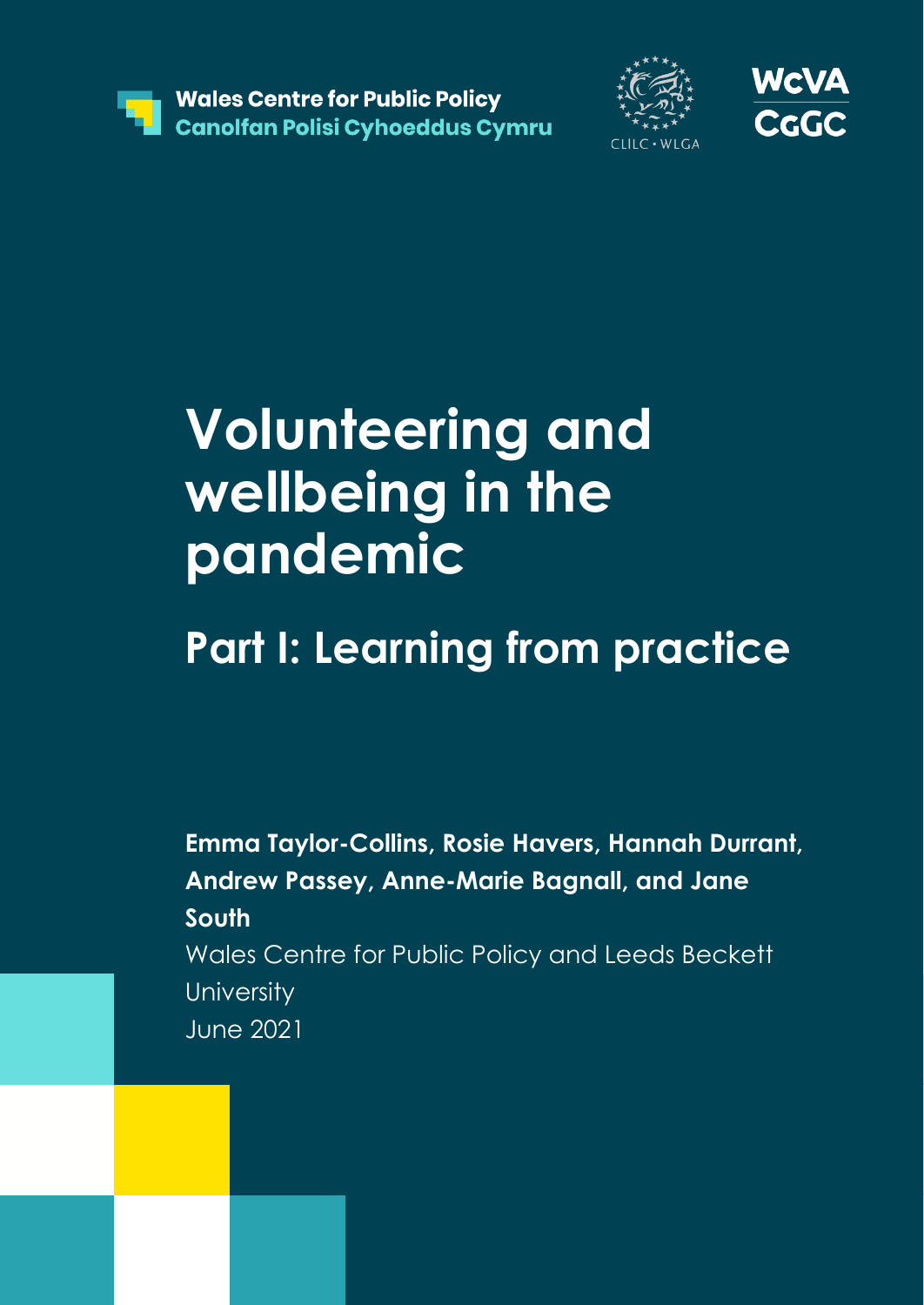## **About the WCPP**

The Wales Centre for Public Policy helps to improve policy making and public services by supporting ministers and public service leaders to access and apply rigorous independent evidence about what works. It works in partnership with leading researchers and policy experts to synthesise and mobilise existing evidence and identify gaps where there is a need to generate new knowledge. The Centre is independent of government but works closely with policy makers and practitioners.

For further information please visit our website at **[www.wcpp.org.uk](http://www.wcpp.org.uk/)**

## **About the WLGA**

The Welsh Local Government Association (WLGA) represents the 22 local authorities in Wales, and the three national park authorities and the three fire and rescue authorities are associate members. WI GA

For further information please visit our website at **[www.wlga.wales](http://www.wlga.wales/)** and **WLGA - [Good Council](https://eur03.safelinks.protection.outlook.com/?url=https%3A%2F%2Fwww.wlga.wales%2Fgood-council-practice-covid-19&data=04%7C01%7CEmma.Taylor-Collins%40wcpp.org.uk%7C40073903809e4a548f4b08d91605413b%7Cbdb74b3095684856bdbf06759778fcbc%7C1%7C0%7C637565035173745912%7CUnknown%7CTWFpbGZsb3d8eyJWIjoiMC4wLjAwMDAiLCJQIjoiV2luMzIiLCJBTiI6Ik1haWwiLCJXVCI6Mn0%3D%7C1000&sdata=2F44IDkKCO%2Buo09XCAGn6415xbZ%2F9UIbemxSQPu0RAs%3D&reserved=0)  [Practice](https://eur03.safelinks.protection.outlook.com/?url=https%3A%2F%2Fwww.wlga.wales%2Fgood-council-practice-covid-19&data=04%7C01%7CEmma.Taylor-Collins%40wcpp.org.uk%7C40073903809e4a548f4b08d91605413b%7Cbdb74b3095684856bdbf06759778fcbc%7C1%7C0%7C637565035173745912%7CUnknown%7CTWFpbGZsb3d8eyJWIjoiMC4wLjAwMDAiLCJQIjoiV2luMzIiLCJBTiI6Ik1haWwiLCJXVCI6Mn0%3D%7C1000&sdata=2F44IDkKCO%2Buo09XCAGn6415xbZ%2F9UIbemxSQPu0RAs%3D&reserved=0)**

## **About the WCVA**

WCVA is the national membership body for voluntary organisations in Wales. It's purpose is to enable voluntary organisations in Wales to make a bigger difference together. It's mission is to influence, connect and enable.

For further information please visit our website at **<https://wcva.cymru/>**

### **Core Funders**



**Cardiff University** was founded in 1883. Located in a thriving capital city, Cardiff is an ambitious and innovative university, which is intent on building strong international relationships while demonstrating its commitment to Wales.



Economic and Social **Research Council** 

**Economic and Social Research Council (ESRC)** is part of UK Research and Innovation, a new organisation that brings together the UK's seven research councils, Innovate UK and Research England to maximise the contribution of each council and create the best environment for research and innovation to flourish.



Welsh Government

**Welsh Government** is the devolved government of Wales, responsible for key areas of public life, including health, education, local government, and the environment.

Volunteering and wellbeing in the pandemic: Part I – Learning from practice **2**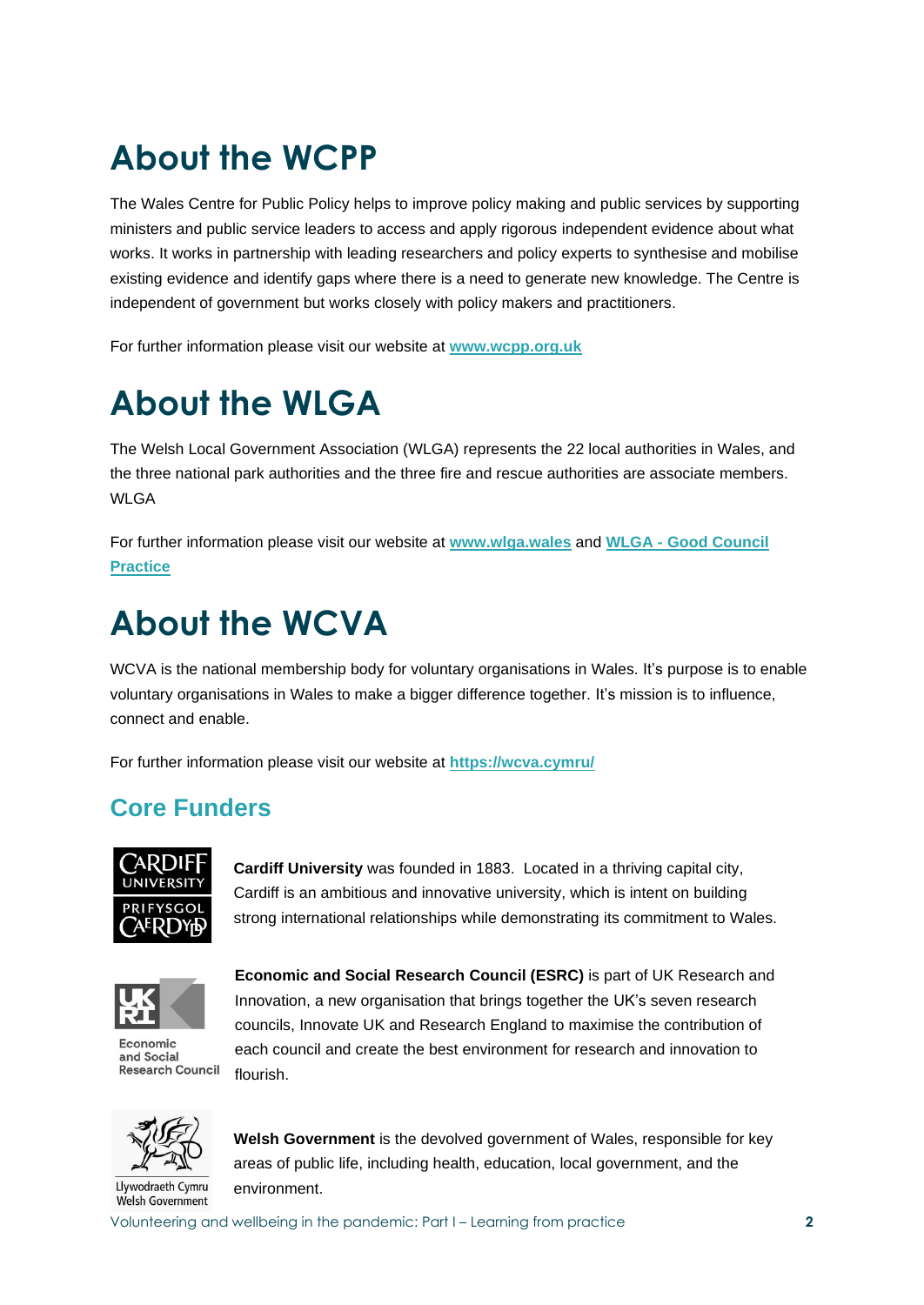# **Contents**

| <b>Summary</b>                                       | 5                |
|------------------------------------------------------|------------------|
| <b>Introduction</b>                                  | $\boldsymbol{6}$ |
| <b>Definitions</b>                                   | 6                |
| About the case studies                               | 7                |
| Methodology                                          | 8                |
| <b>Purpose and approach of volunteering</b>          | 9                |
| <b>Meeting basic needs</b>                           | 9                |
| Developing and maintaining volunteer infrastructures | 10               |
| <b>Outcomes</b>                                      | 11               |
| <b>Individual wellbeing</b>                          | 11               |
| <b>Community wellbeing</b>                           | 14               |
| <b>Wellbeing enablers</b>                            | 16               |
| The experience of volunteering                       | 16               |
| Direct volunteering activity                         | 16               |
| 'Relaxing' the volunteer experience                  | 16               |
| <b>Work-life contexts</b>                            | 17               |
| <b>Ways of working</b>                               | 18               |
| <b>Capacity building</b>                             | 18               |
| Partnership working                                  | 19               |
| Harnessing technology                                | 19               |
| Organisational adaptability                          | 20               |
| The relationship between volunteering and wellbeing  | 21               |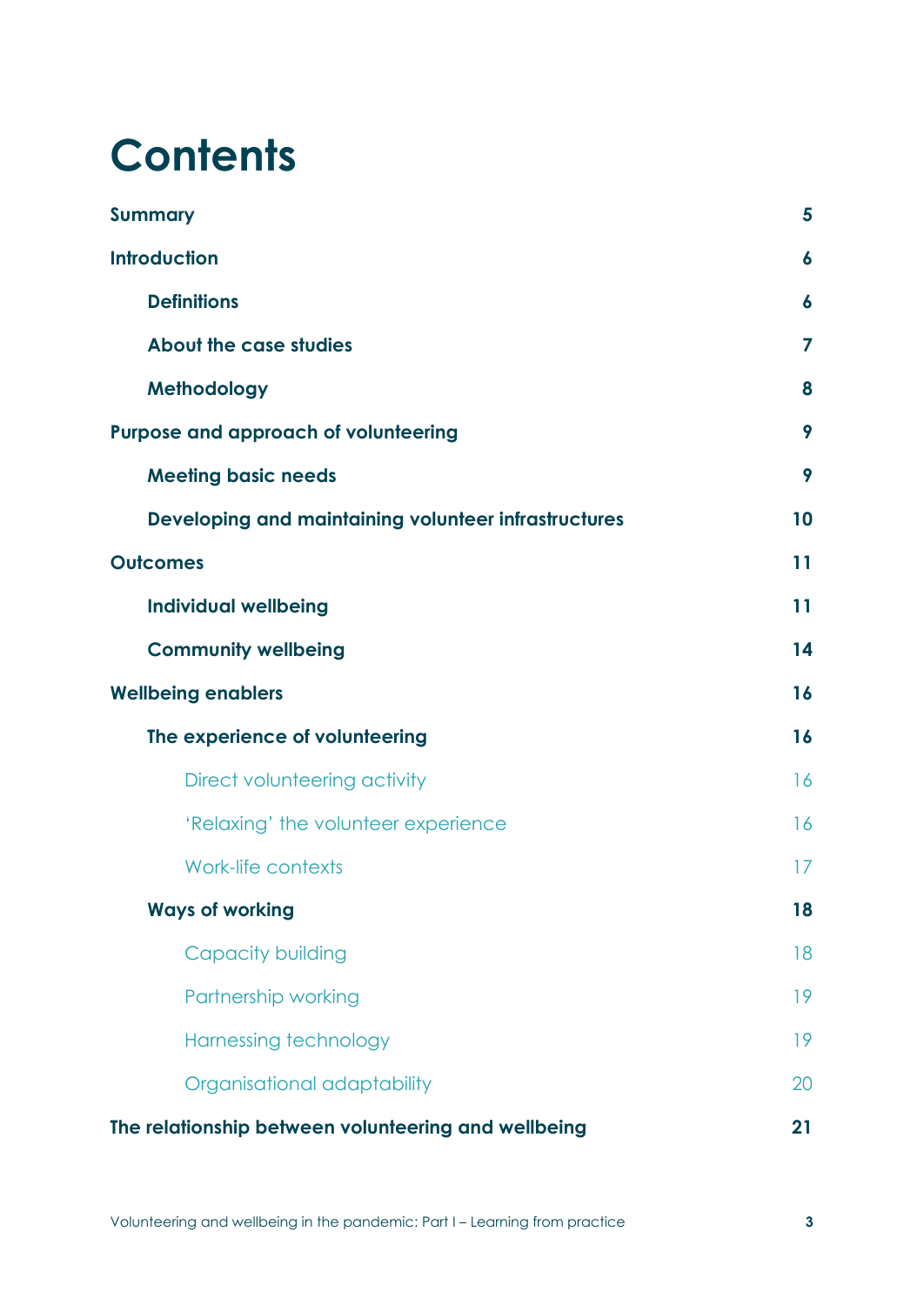| <b>Reflections and implications</b>      | 24 |
|------------------------------------------|----|
| The importance of social connection      | 24 |
| Sustainability of volunteering           | 25 |
| Volunteering and public services         | 26 |
| <b>Conclusions</b>                       | 27 |
| <b>References</b>                        | 28 |
| <b>Annex 1: Methodology</b>              | 36 |
| Case study screening                     | 36 |
| <b>Synthesis</b>                         | 37 |
| <b>Annex 2: Definitions of wellbeing</b> | 30 |
| Individual wellbeing                     | 30 |
| Community wellbeing                      | 30 |
| <b>Annex 3: Case studies</b>             | 32 |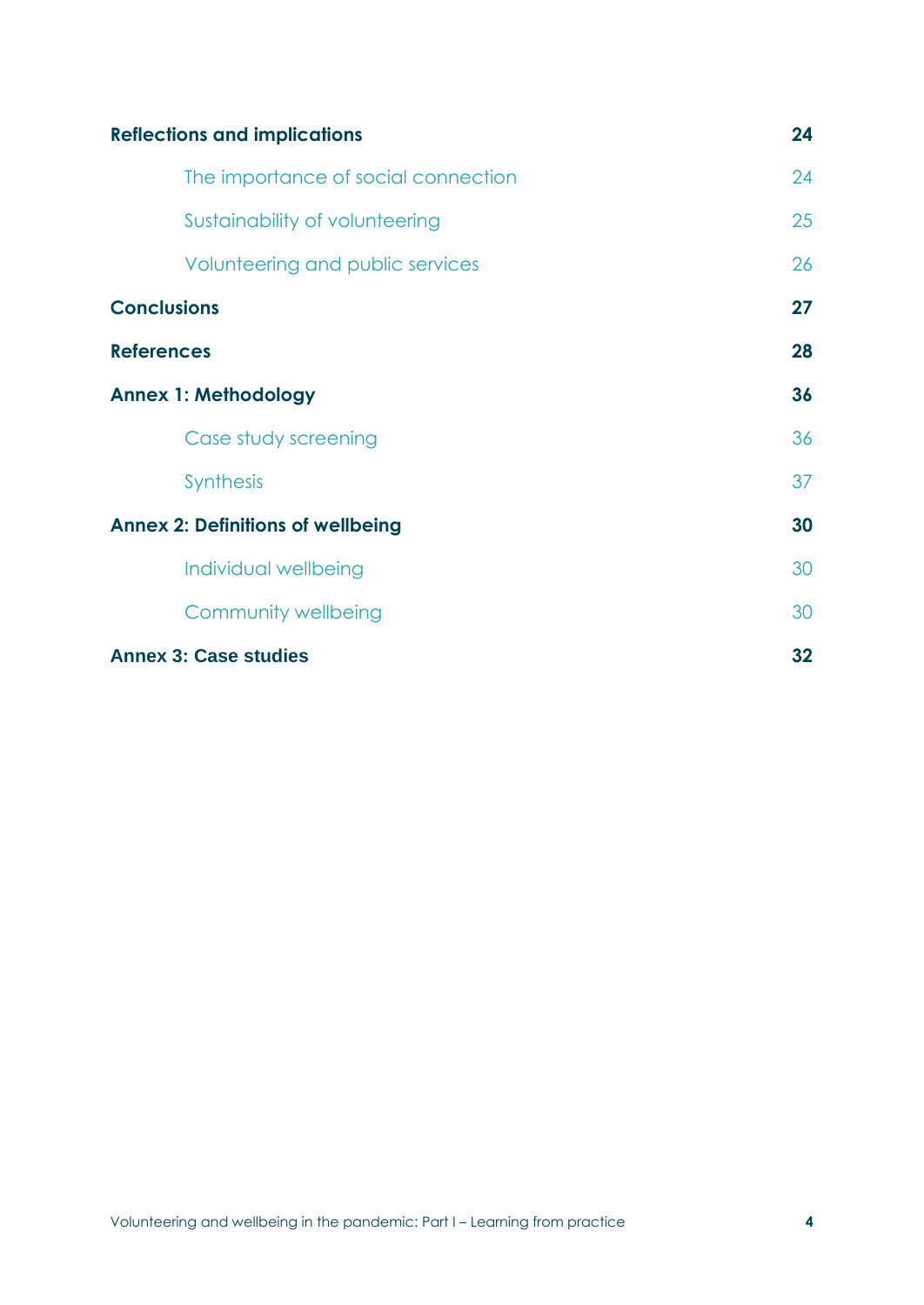# **Summary**

- The volunteer response to the pandemic in Wales has been significant, with increased interest in volunteering since March 2020.
- This report explores the relationship between volunteering and wellbeing during the pandemic in Wales by analysing practice-based case studies of volunteering.
- Practice-based case studies can provide a rich source of evidence on what works but it can be difficult to draw robust, generalisable conclusions from them.
- We apply a 'case study synthesis' method to 50 Welsh case studies and found key themes related to the purpose and approach of volunteering, its outcomes, and how it enabled individual and community wellbeing.
- Most volunteering aimed to meet basic needs (providing food/medicine); there were many examples of how volunteering infrastructures enabled that activity.
- The case studies identified a range of individual and community wellbeing outcomes.
- Social connection was the main individual wellbeing outcome, focused on direct interaction between volunteers and those they

were helping. This resulted from activities aimed at meeting basic needs and was connected to a sense of purpose gained from volunteering.

- This social connection enabled community wellbeing in helping to sustain 'A Wales of Cohesive Communities'. This was possible because of the infrastructures facilitating volunteering. Actions to support health and equality were also often underpinned by and helped to develop cohesive communities.
- Enablers of wellbeing related to the volunteer experience were the direct nature of the volunteering activity, a 'relaxation' of volunteering participation, and the work-life circumstances of volunteers.
- Enablers of wellbeing related to the role of volunteering infrastructures included capacity building, partnership working, the use of technology, and organisations' ability to adapt.
- Findings highlight the importance of social connection and point to issues related to the sustainability of volunteering post-pandemic as well as the role of public services in facilitating volunteering in future.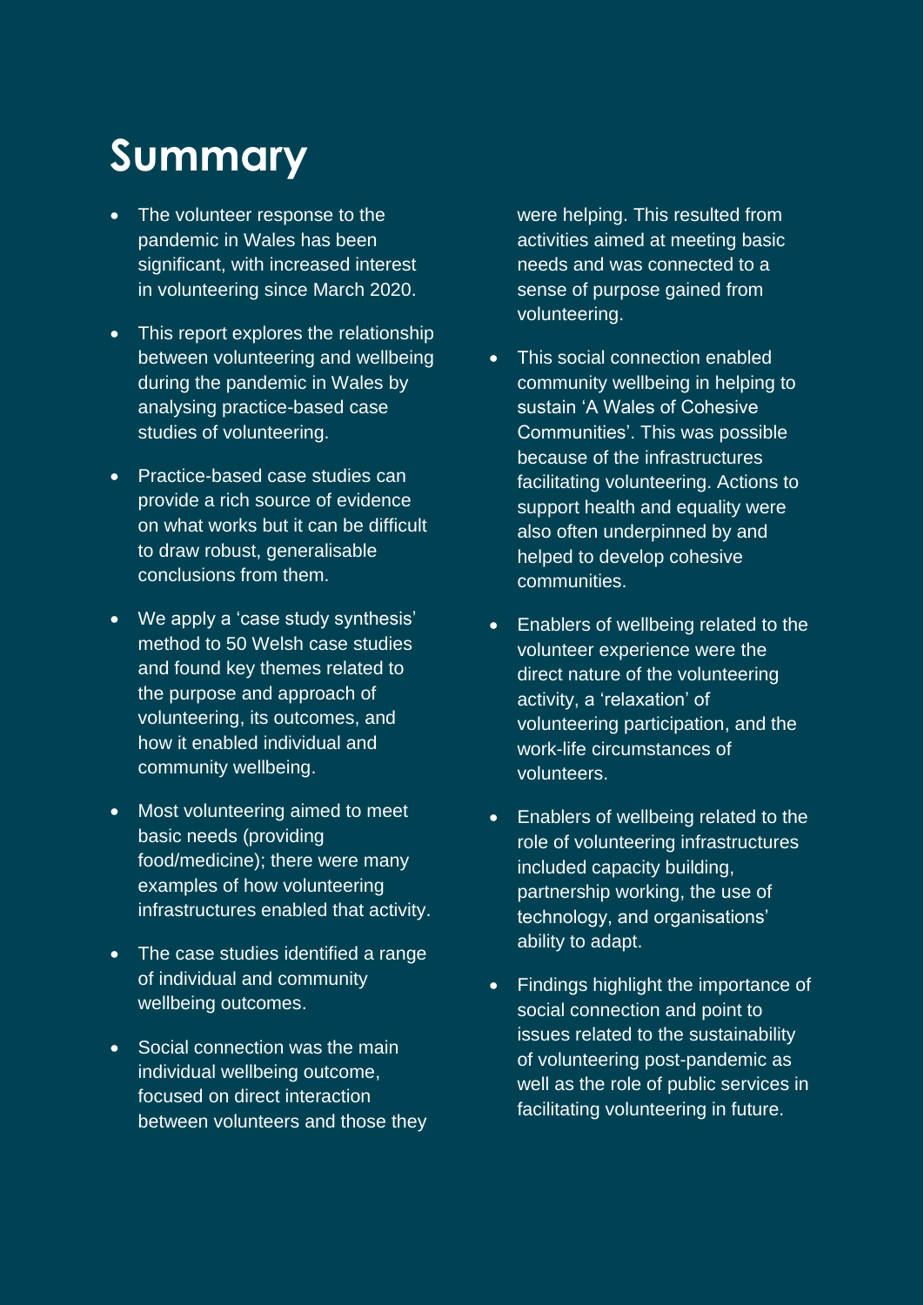# **Introduction**

This report presents an analysis of practice-based case studies of volunteering in Wales during the Coronavirus pandemic. It explores the relationship between volunteering and individual and community wellbeing.

Volunteers and the third sector in Wales have responded nimbly to the pandemic. Interest in volunteering appeared to increase, with data from the Wales-wide volunteering website Volunteering Wales (unpublished) showing a significant spike in people registering to volunteer early in the pandemic – from 459 registrations in February 2020 to 10,336 in March 2020.

Since the pandemic began, Wales Council for Voluntary Action (WCVA), Welsh Local Government Association (WLGA), and partner organisations have collected case studies about volunteering from across Wales. We applied a 'case study synthesis' method developed by South et al. (2021) to 50 of these case studies.

This report is part of a wider project on volunteering and wellbeing conducted between February-March 2021, which also includes a rapid review of evidence on volunteering and wellbeing during the pandemic (Boelman, 2021). These reports should be read in conjunction with the accompanying summary report and recommendations (Taylor-Collins et al., 2021).

The project was led by WCVA in partnership with the Wales Centre for Public Policy (WCPP) and WLGA. It was funded by the Welsh Government's Coronavirus Recovery Grant for Volunteering 2020/21. The project will build on the work of the Third Sector Partnership Council's Covid recovery sub-group, informing the Welsh Government's work on enabling the voluntary sector and volunteering to contribute to a recovery that supports the wellbeing goals in the Well-being of Future Generations Act (2015).

## **Definitions**

We take an inclusive view of **volunteering** to mean any activity which is unpaid, freely chosen, and benefits others or the environment (Ellis Paine et al., 2010). This includes both 'formal' volunteering (through an organisation or group) and informal or reciprocal help (such as mutual aid).

By **individual wellbeing**, we mean both the wellbeing of the individual volunteer and the wellbeing of the person(s) the volunteer is supporting. We use the definition of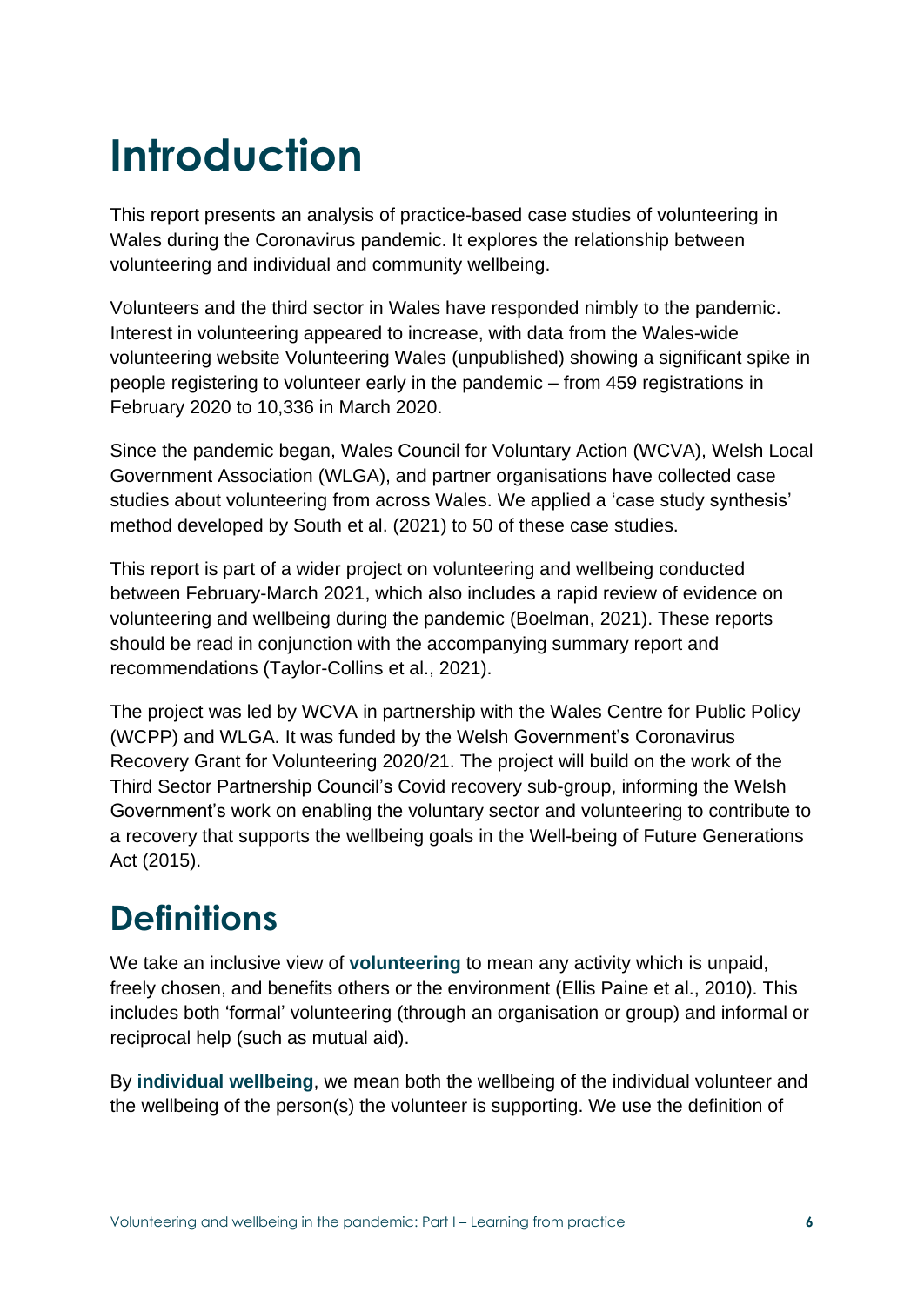subjective wellbeing adopted in a recent review of volunteering and wellbeing by Stuart et al. (2020), commissioned by the What Works Centre for Wellbeing:

#### **how satisfied we are with our lives, our sense that what we do in life is worthwhile, our day-to-day emotional experiences (happiness and anxiety) and wider mental wellbeing.**

This report also draws on the theory of change for volunteer wellbeing in Stuart et al., 2020. Key indicators of individual wellbeing and the theory of change can be found in Annex 1.

The concept of **community wellbeing** which underpins this report aligns to the definition set out in the Well-being of Future Generations Act (2015):

#### **the state of our population, society and our environment across Wales overall. It looks to ensure that people have the economic, social, environmental and cultural conditions around them to be well.**

There are seven wellbeing goals which can be considered indicators of community wellbeing (see Annex 1). This report uses the following definition for consistency with previous work in this area, particularly by the What Works Centre for Wellbeing, which is similar to the concept of wellbeing outlined in the Act:

**Community wellbeing is the combination of social, economic, environmental, cultural, and political conditions identified by individuals and their communities as essential for them to flourish and**  fulfil their potential. (Wiseman & Brasher, 2008)

### **About the case studies**

Case studies were provided by WCVA and WLGA**<sup>1</sup>** , as well as from a recent study by the New Local Government Association (Kay and Morgan, 2021). One was written in Welsh and the others in English. All case studies named in this report either had permission from the group/organisation or are publicly available online.

The case studies were written in different formats. Some were written on a template which requested specific information (e.g. what happened, partners involved, impact, and what worked) while others were paragraphs summarising activities. Most

**<sup>1</sup>** The WLGA case studies are all available online: **<https://www.wlga.wales/good-council-practice-covid-19>**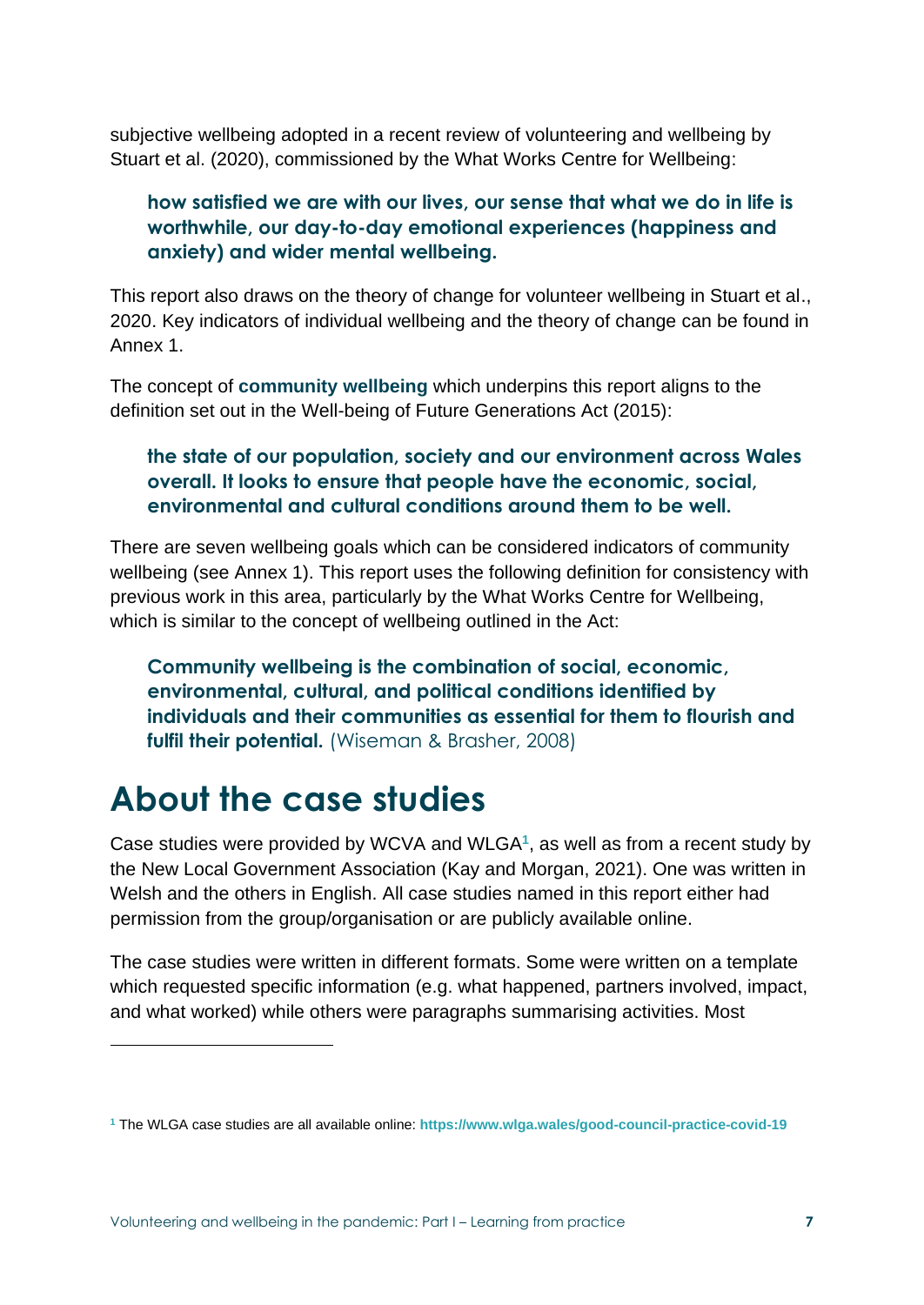included testimonials from volunteers, those being helped, or organisations/groups coordinating the activity.

The case studies cover a range of volunteering activities, from befriending services to delivering food and prescriptions. Activities involved a variety of groups and organisations, including charities, county councils (CCs), county borough councils (CBCs), county voluntary councils (CVCs), town and community councils, and community groups. There is a good geographical spread of case studies covering all local authority areas. For a full list of case studies, see Annex 2.

## **Methodology**

The 'case study synthesis' method is an innovative approach to analysing practicebased case studies. It aims to address a methodological gap in relation to the use of practice-based evidence in informing decision making (South et al., 2021). Practicebased case studies provide detailed accounts of highly context-specific innovations. Consequently, it can be difficult to generalise findings and transfer learning across sites. The case study synthesis method we applied allows more generalisable findings to emerge from systematic analysis of the key themes across a collection of context-specific case studies.

Case studies were selected for analysis on the following inclusion criteria:

- Collected during the pandemic (March 2020 March 2021).
- About activity in Wales, including details on where the activity has taken place.
- Relevant to wellbeing (individual/community).
- Telling a story about volunteering during the pandemic, including as a minimum basic detail on what happened, how, and why.

50 case studies met the criteria and were included in the review. These were analysed by the research team following the three-step process developed by South et al. (2021). The first step involved reading all the case studies and extracting commonly-reported information on details such as volunteering activity, partnerships, impact on wellbeing, and impact measures. The second and third steps involved identifying and refining common themes on the relationship between volunteering and wellbeing across the case studies. Further details on the methodology can be found in Annex 3.

There are several limitations to the approach we took. The short-term nature of this project limited the number of case studies that could be analysed. In addition, the case studies included generally provide a summative assessment of volunteering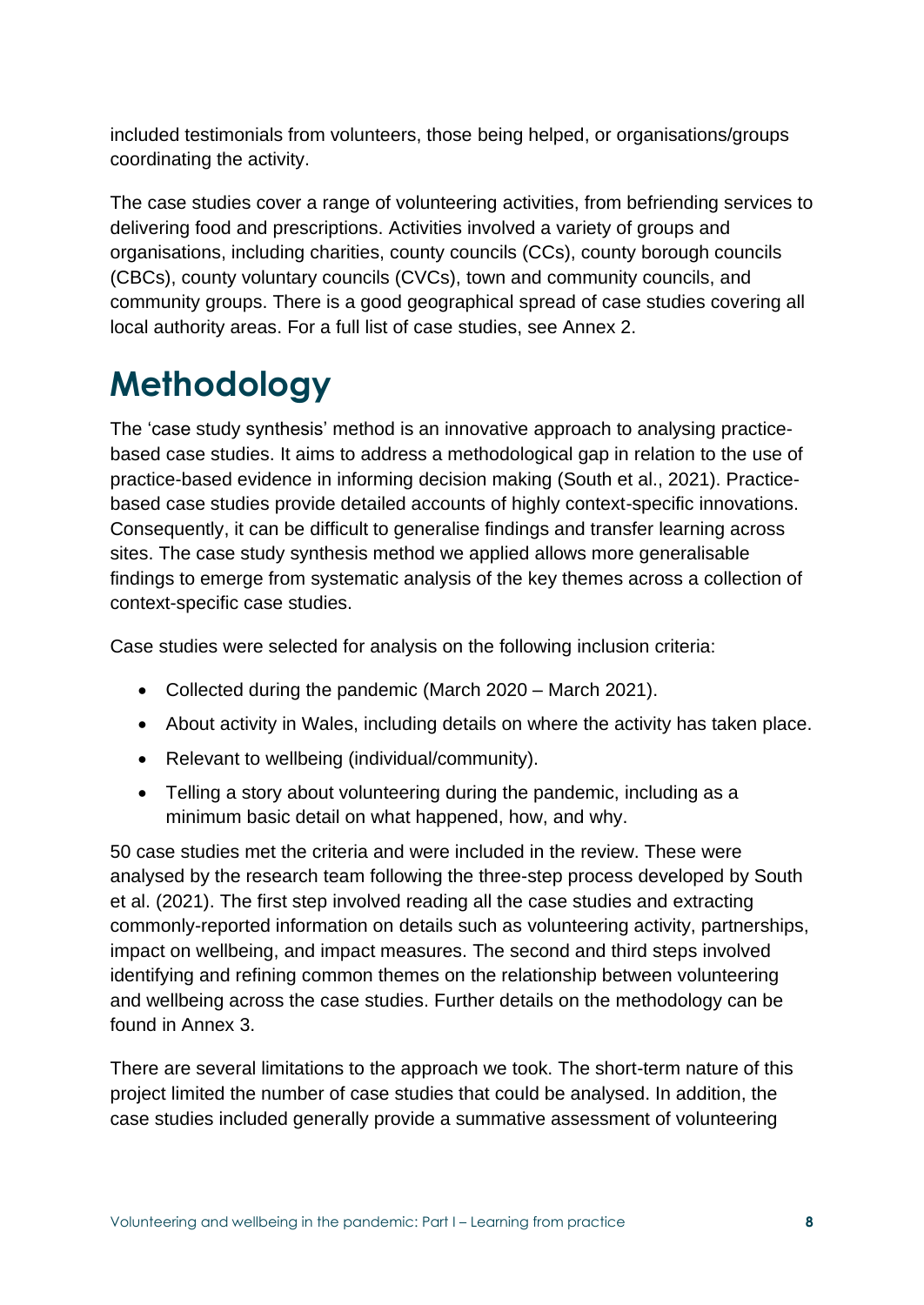activities and focus on successful experiences, likely because they were written by the organisations themselves. Examples with less positive wellbeing effects may not have submitted case studies. We are therefore less able to draw conclusions about what has worked less well, or whose needs might not have been met. Furthermore, almost all are written by CCs and CBCs, CVCs, or the third sector. This analysis therefore misses the perspectives of others that have led the volunteer response in Wales, such as town and community councils, as well as the perspective of volunteers. As such, these case studies represent only a small sample of the many volunteer activities that went on during the pandemic.

The remainder of this report is split into the key themes identified in the case studies. These relate to the purpose and approach of volunteering, its outcomes, and how it enabled the development of individual and community wellbeing.

# **Purpose and approach of volunteering**

The overarching purpose of the activities described in the case studies was responding to new or increased need, and to increased interest from people wanting to volunteer in response to the pandemic. This corresponded to two broad areas of activity: **meeting basic needs** (volunteer activity) and **developing volunteer infrastructures** (activity of coordinating bodies).

Volunteering was generally geographically localised: it was both coordinated and carried out by local organisations or community members. Most case studies were about groups or organisations shifting services in response to the pandemic, such as switching to digital forms of support or meeting different needs, rather than groups or organisations that were entirely new.

## **Meeting basic needs**

Volunteer activity was primarily focused on meeting basic needs through practical tasks such as shopping and prescription delivery. Some activities supported health and social care infrastructures and services, and there were some examples of emotional wellbeing-focused activities such as 'kindness calls', distance befriending schemes, and helplines. For example, the Centre for African Entrepreneurship opened volunteer-supported helplines for individuals with mental health difficulties. A staff member described how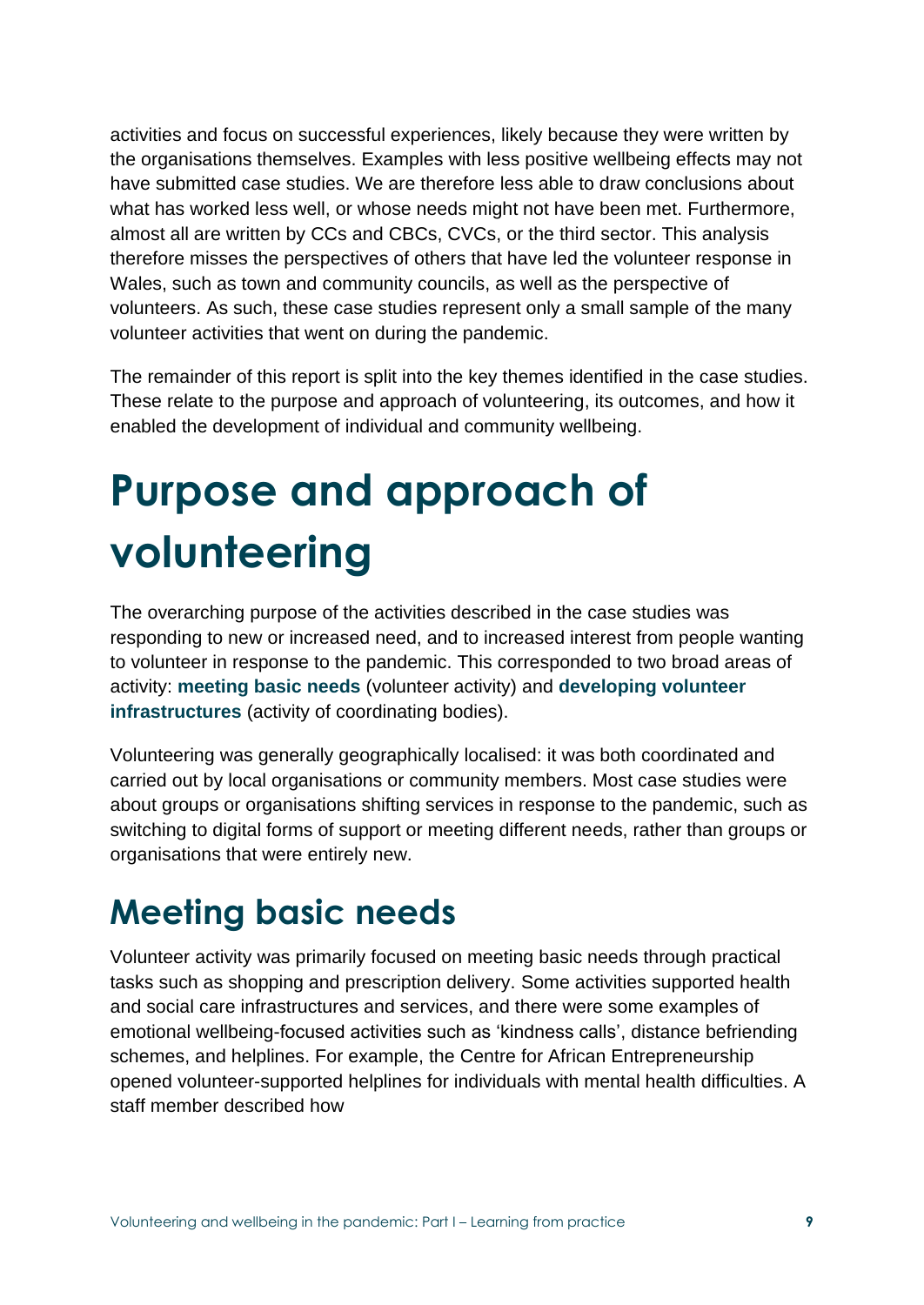**It's been a big success so far – we've been able to ease the burden for many vulnerable BAME [Black, Asian and Minority Ethnic] people by ensuring they no longer have to worry about struggling to put food on the table or suffering in silence with their mental health.**

For those supporting health and social care, activities included providing transport to medical appointments, such as Llanwrtyd Community Transport, or specialist services to those with particular needs. Consequently, most volunteer activity centred on direct interaction between people (rather than 'secondary' support such as fundraising or admin).

## **Developing and maintaining volunteer infrastructures**

The activity of coordinating bodies (primarily CCs, CBCs and CVCs) could be loosely divided into three categories: **recruiting volunteers**; **matching volunteers** to those requiring support; and **connecting organisations, groups, and services** by brokering relationships to ensure a joined-up approach. Few case studies provide detail or reflect on the success of these linking activities, but partnerships were highlighted as key. These involved a range of organisations and groups, including CCs and CBCs, town and community councils, CVCs, health services, voluntary organisations, the private sector, religious bodies, and community groups.

**Volunteer recruitment** – which also involved mobilising volunteers to meet the change in demand – was a focus of many of case studies, and partnerships helped facilitate and expedite recruitment processes. This often involved making best use of partner organisations' skills and resources, as noted in the Maesgeirchen community in Gwynedd, where organisations included a local community café, councillors, and voluntary groups. In Swansea, the Swansea Council for Voluntary Service (SCVS) and Swansea University partnered to deliver prescriptions locally: SCVS recruited volunteers who had signed up on Volunteering Wales, and Discovery (a volunteer-led organisation based at the university) processed Disclosure and Barring Service (DBS) checks for them.

For those case studies focused on **matching volunteers**, partnerships also played a key role. Ceredigion CC and Ceredigion Association of Voluntary Organisations partnered to coordinate the volunteer response and match volunteers. In many cases, partnerships supported the identification of need through a combination of the expertise, experience and networks of groups embedded in communities, and of public services, local authorities and the third sector.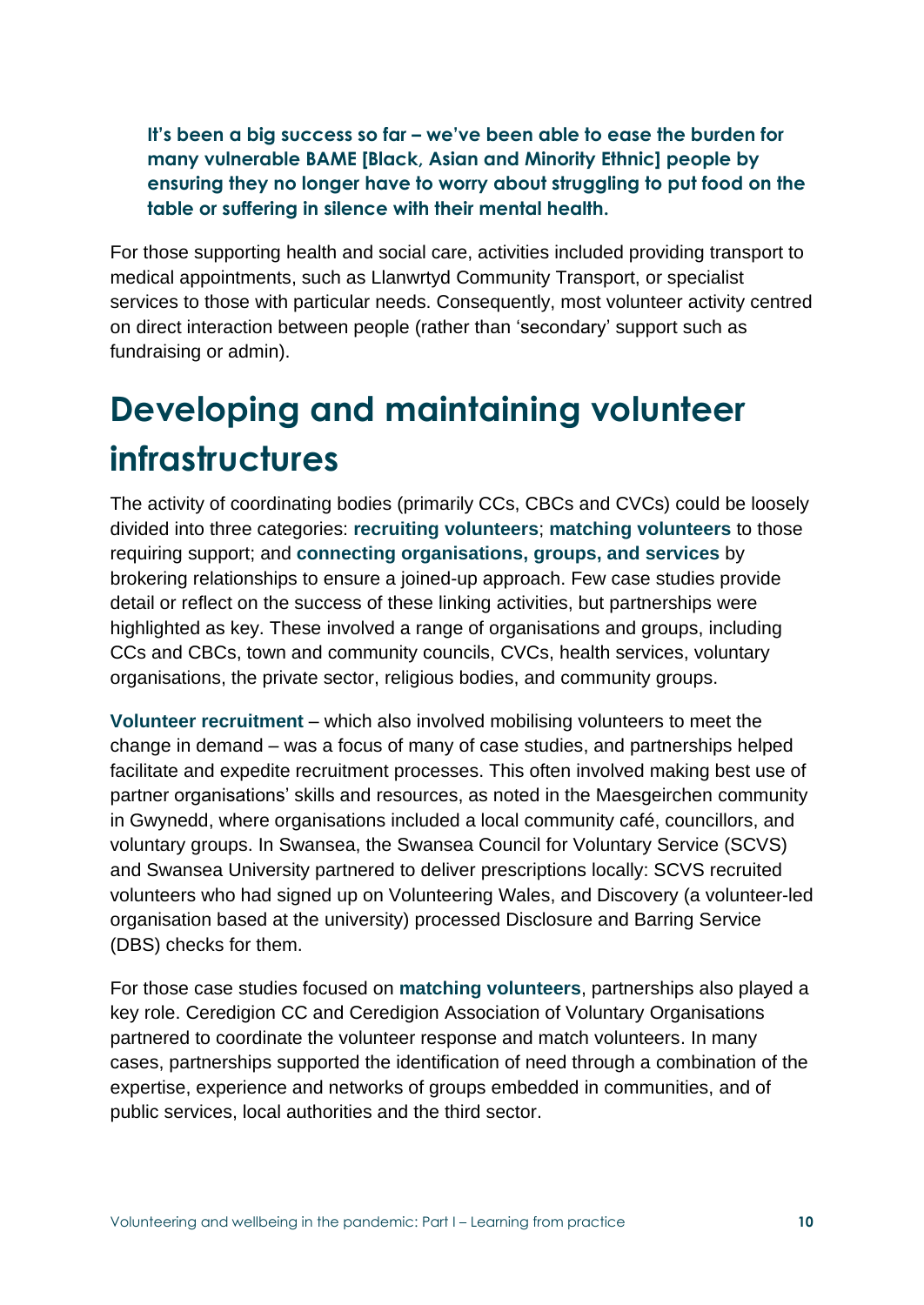In case studies where activities involved **connecting organisations**, partnerships ensured overlaps and gaps were avoided and, again, that experience and information could be shared to provide effective support to those who needed it. The combination of local intel and professional expertise (e.g. on funding, constitution and the functioning of statutory services) proved particularly valuable. In the Flintshire CC case study, the partnership between the council and the Flintshire Local Voluntary Council (FLVC) to recruit volunteers was credited with enabling an effective response:

#### **close collaboration between the Council and FLVC is essential for success with each party bringing valuable skills and demonstrating strong community relationships.**

Technology also played a key role in both matching individuals and connecting organisations. Bespoke applications and platforms were used to facilitate volunteer matching. Local platforms to recruit and match volunteers were developed or enhanced in response to the pandemic, such as Pembrokeshire's 'Community Hub' – 'a one-stop shop for any support required during the current pandemic' – and Monmouthshire's 'Our Monmouthshire', which advertises volunteer opportunities and enables residents to 'exchange acts of kindness'. Organisations working in partnership also used technology to stay connected, such as through video conferencing and cloud technology. There was little reflection on the efficacy of different technologies for either matching individuals or connecting organisations, but the case studies suggest technology has been key.

# **Outcomes**

The case studies identified several outcomes from volunteering. These were often listed as quantified outputs – e.g., number of volunteers involved, number of food parcels delivered, or number of people receiving help. Often, however, these data were supplemented by testimonials from volunteers, those they were helping, or organisations/groups coordinating the activity. This qualitative data offered the richest insight into how volunteering supported both individual and community wellbeing.

## **Individual wellbeing**

In contrast to much of the existing literature on volunteering and wellbeing, most case studies reported the impact on those receiving support, rather than volunteers themselves. While impacts were reported about activities that explicitly aimed to develop wellbeing (e.g. kindness calls), many cases highlighted wellbeing outcomes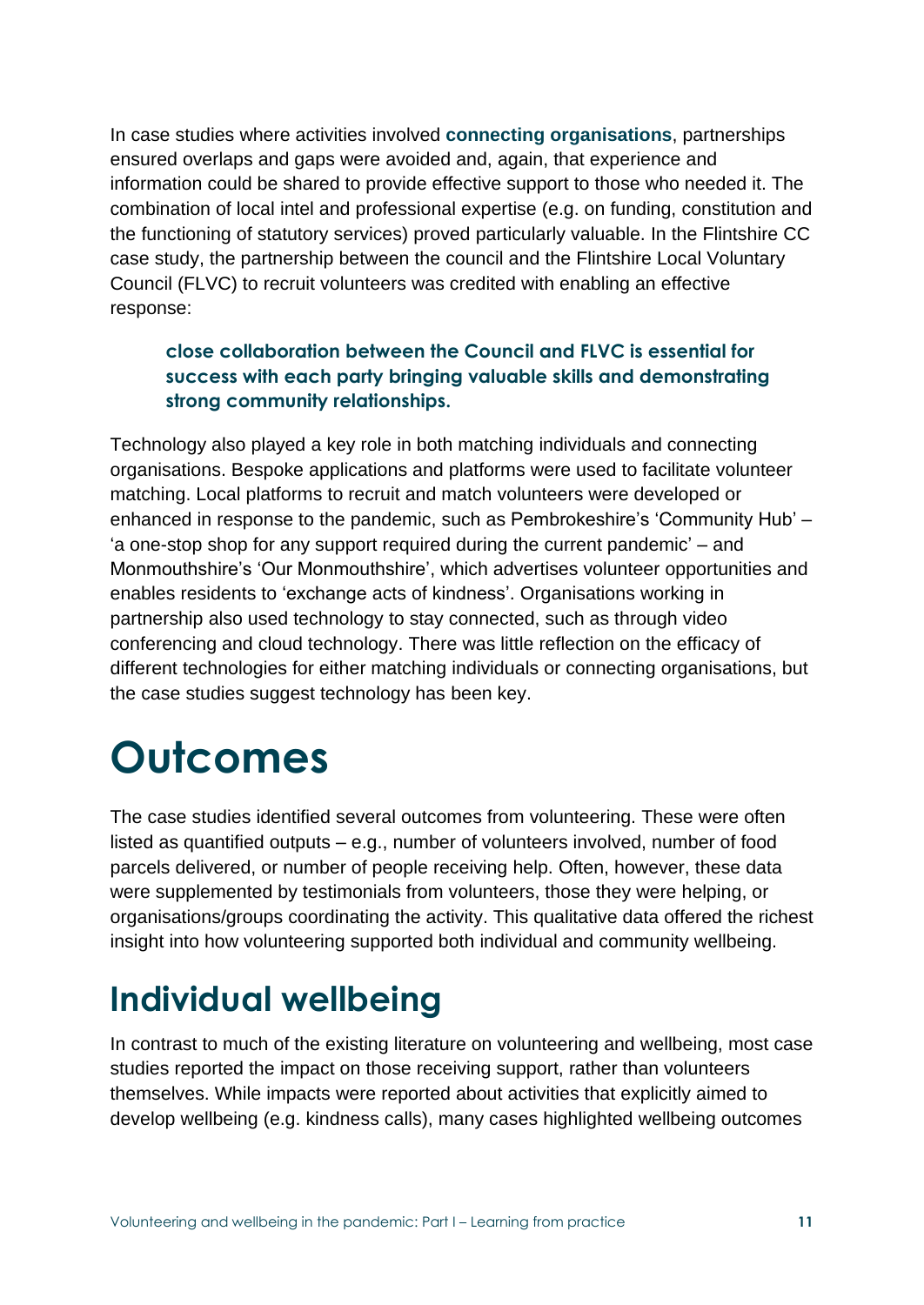resulting from transactional activities predominantly aimed at meeting basic physical needs, such as delivering food and prescriptions. These activities centred on direct interaction and were described as providing **a range of additional emotional and mental health benefits associated with social connection.** For example, in Swansea the Centre for African Entrepreneurship distributed food parcels to vulnerable ethnic minority households, and volunteers used these opportunities to provide support and information.

In Caerphilly, one group took services they had previously provided in a community hall out to the community, offered new services to meet needs, and worked with new (and newly-vulnerable) groups. They also partnered with the council and Fareshare Cymru to bridge gaps left by reduced capacity in other agencies, reinforcing the importance of partnerships. The important wellbeing dimensions of more transactional volunteering services were well captured by the daughter of a man who was referred to the group by social services for help with shopping:

#### **I live over 240 miles away … [the group] is a lifeline to my dad and I just want to say a "big thank you" to everyone involved. As a family we greatly appreciate the service, smiles, kindness and support you have given him.**

As well as meeting her dad's basic needs, the volunteering provided her and her family with reassurance and fostered a sense of **social connection and inclusion**. This also highlights the vulnerability faced by those without support networks nearby, and the role of local volunteers stepping into roles that for others might have been fulfilled by friends or family. In helping to meet basic needs, this volunteering also helped identify wider needs, such as emotional wellbeing, that might otherwise have remained unknown.

These outcomes were also found among volunteers. Volunteers valued social connection alongside wider benefits of this direct interaction, such as a **sense of purpose, fulfilment, and personal development** ('intermediary outcomes' that can lead to increased wellbeing – Stuart et al., 2020). The overarching theme for both those being helped and the volunteers was enjoyment relating to meaningful human connection – a complex, simultaneous meeting of physical and emotional need through direct interaction. Beyond this intuitive, comprehensive, and mutually reinforcing notion of wellbeing, the case studies rarely differentiated between or disaggregated the 'types' of wellbeing they had an impact on (along the lines of the wellbeing indicators in Annex 2). For example, in Denbighshire, a volunteer who had been shopping for people who were isolating centres this interplay between basic need and social connection in his description of the value of volunteering to his wellbeing: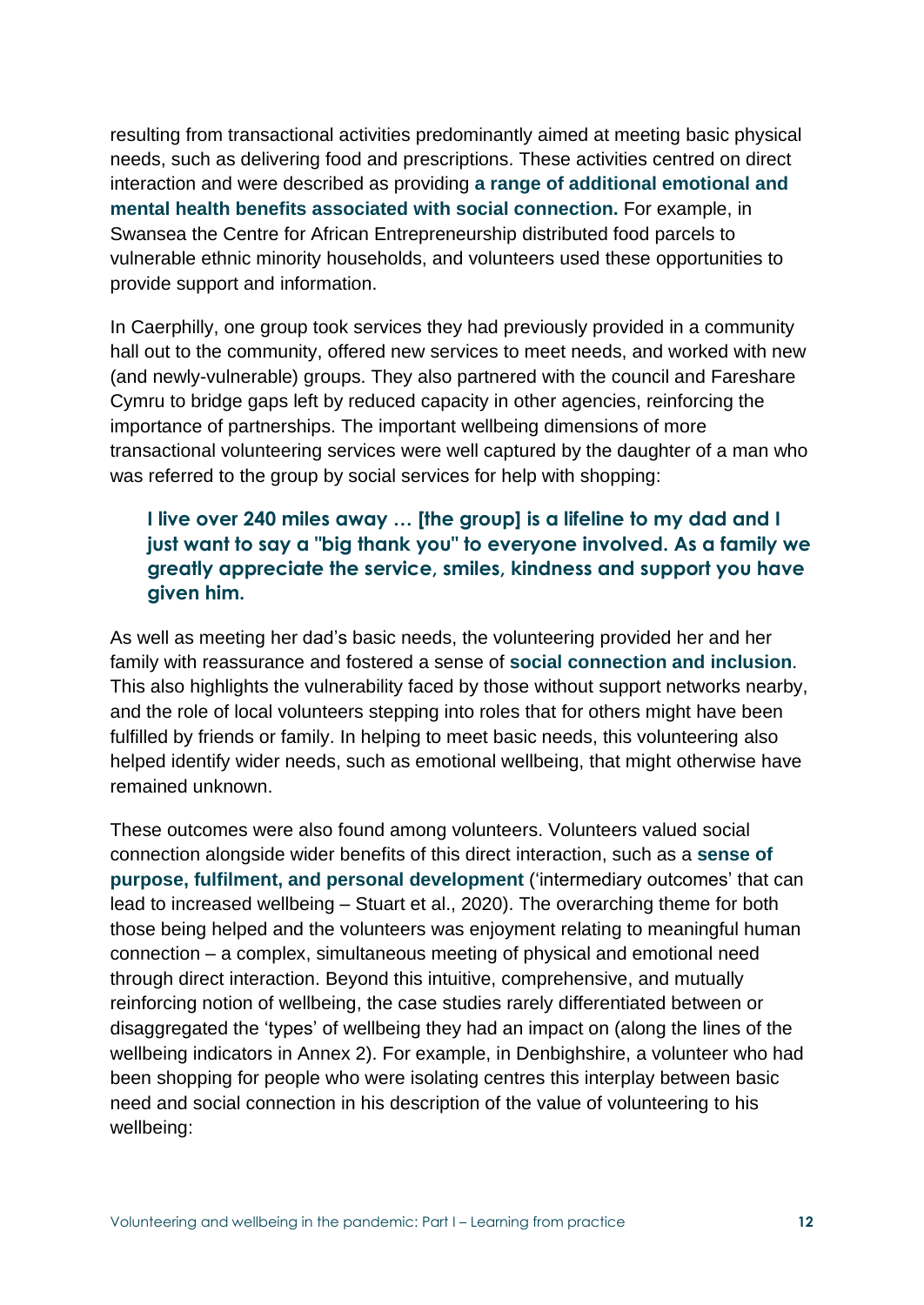**I am not sure who helps who more! The stories, life experience and perspective of those who I have shopped for have inspired me greatly. We often talk about the need for our communities to be closer and less individualistic. I have felt that this during this extremely difficult time we have seen hope and love shared in so many ways that have brought us closer together.**

He also draws on ideas about community wellbeing (discussed below) in relating his experience to helping develop a wider sense of community in his local area. This also highlights how for many of the volunteers in these case studies, mutuality was an important part of the positive experience of volunteering because they felt that both they and the person they were helping benefitted.

In other cases, this mutuality existed because the volunteers had themselves experienced the same challenges as those they were helping, such as those at Action on Hearing Loss (Hear to Help) in Powys, many of whom had hearing loss themselves. Since most case studies focused on impacts on people being helped, evidence about mutual benefits for volunteers and recipients was relatively sparse. When case studies did discuss these impacts, testimonials focused on **increased life satisfaction among volunteers**, along with a **sense of purpose** and **personal growth**, and relational benefits manifesting in feelings of **social connection and inclusion**. A case study of a member of one volunteer group highlights this particularly clearly:

**I was receiving kindness calls from a volunteer, I was struggling with mental health issues and social isolation. I didn't go out. I was scared to go out of my door. I didn't have much confidence. Before I started talking to my caller, I hated talking on the phone … With regular calls, I built up my confidence talking on the phone and started to go out on small walks.**

He was subsequently asked to volunteer himself and began making kindness calls and shopping for people, as well as learning how to run the local foodbank. He said:

#### **My confidence is endless now. I am no longer afraid to go outside. I love meeting new people. [The volunteer centre] gave me my life back. They gave me a purpose.**

The apparently more transactional activities that were typical of most of the volunteering discussed in the case studies also provided mutual benefits. In another example, a volunteer at Swansea Council for Voluntary Services, delivering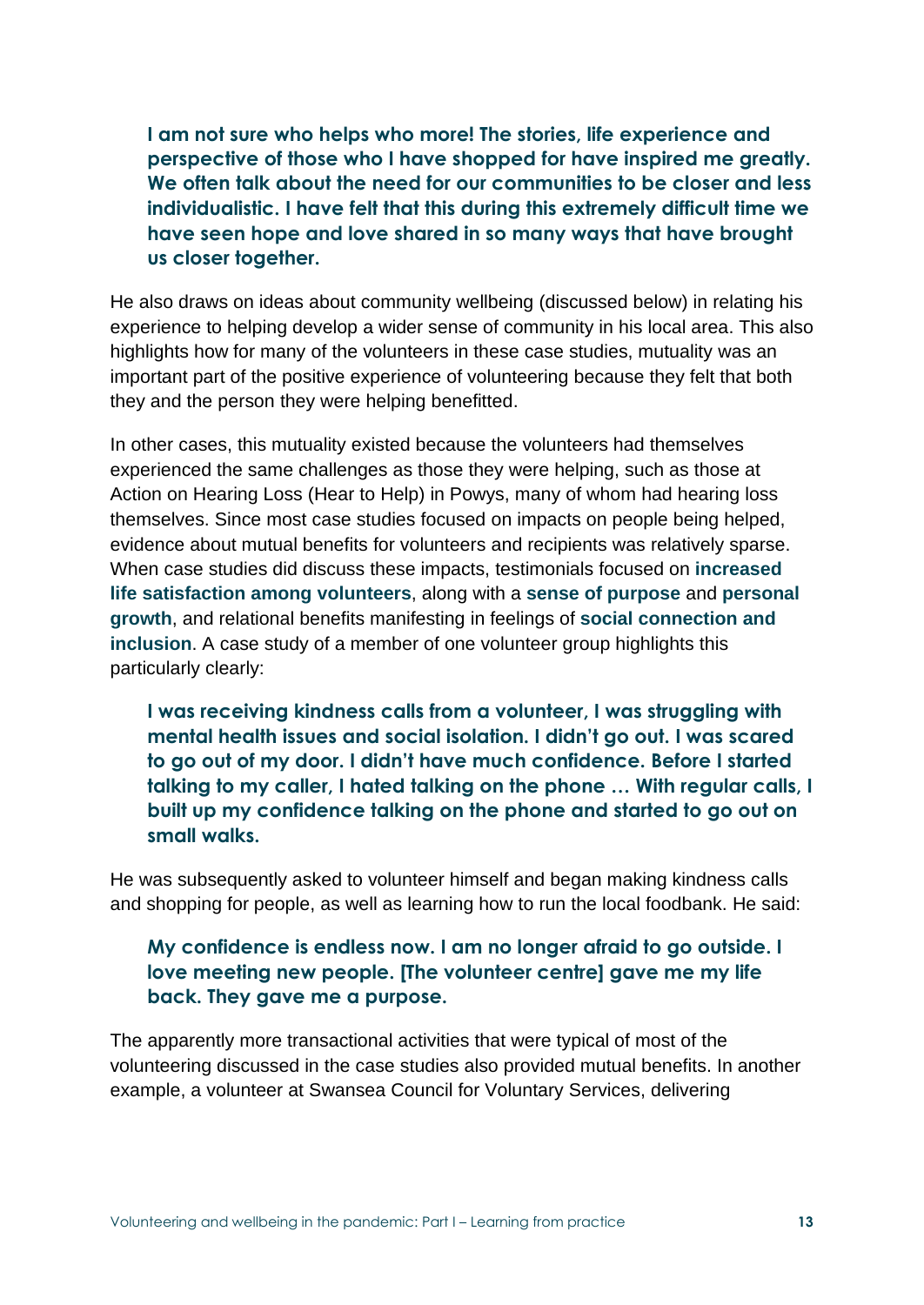medicines to vulnerable or shielding people, described the life satisfaction they got from this activity:

#### **Knowing that they [recipient] now have the medication that is vital for them and to see how grateful they are for the service I have provided. One lady even said I was an angel, which really moved me.**

In Flintshire, more than 60 newly-recruited volunteers worked alongside the local authority to provide supplementary support for core social care services and support pandemic-related activities. One volunteer reported the **sense of purpose** they achieved through this volunteering:

**I feel privileged to have actually contributed something to getting the home open and ready for business. I also met up with a couple of other volunteers which was good, it was also positive that we were fully integrated with the staff and just got on with things.**

## **Community wellbeing**

In the case studies, connections between volunteering and community wellbeing centred on three of the Well-being of Future Generations Act goals: **A Healthier Wales, A More Equal Wales, and A Wales of Cohesive Communities**. These manifested through the volunteer activities and through the volunteer infrastructure supporting them. The activities described above as aiming to meet basic needs promoted 'A Healthier Wales' through the provision of food, medication, physical and emotional support, and 'A More Equal Wales' by supporting those disproportionately impacted by the pandemic and mitigating the deepening of these inequalities. For example, Llanwrtyd Community Transport in Powys aimed to address the digital exclusion faced by those unable to do their shopping online. In many cases, this activity did not necessarily aim to make Wales healthier or more equal than it might have been before the pandemic; rather, it aimed to prevent Wales from becoming *less* healthy or *less* equal than it might otherwise have been.

Importantly, these actions to **support health and equality** were often underpinned by and helped to develop **cohesive communities**. It is notable that in most examples of activity supporting health and equality, such as food or prescription delivery, testimonials from those who were helped did not generally focus on how they were prevented from going hungry or how they now had access to medication; instead, they tended to focus on the **social connection and inclusion** developed through volunteering. For example, a resident who shopped at Llandegla Community Shop and Café in Conwy during the pandemic focused on the social connection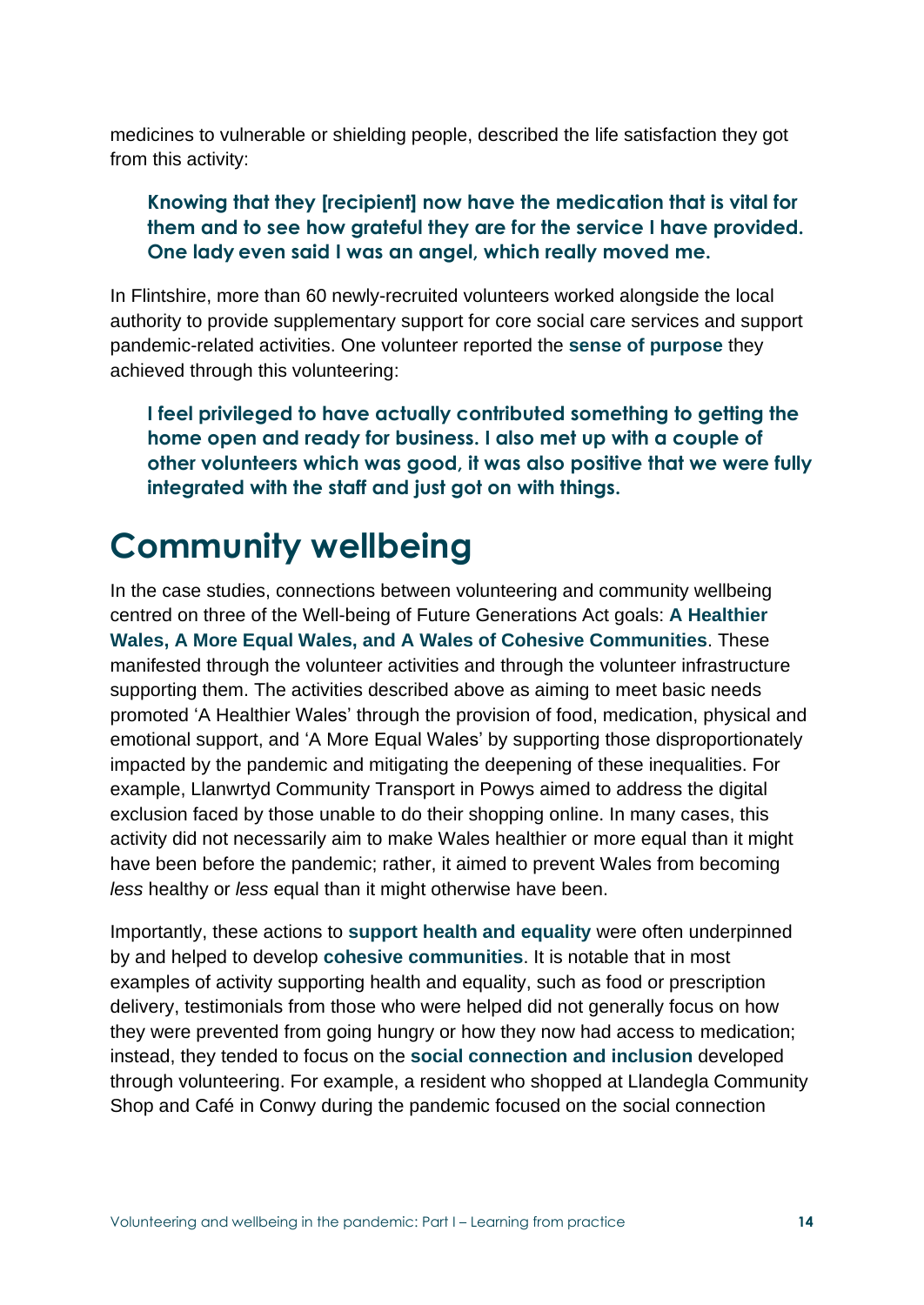benefits of the shop staying open. This individual said of the shop staff (many of whom are volunteers):

#### **You have been amazing. Your community spirit is always prevalent making everyone feel so very welcome. Bless you all. Can't wait to see you all again in the cafe for my coffee and a chat with the lovely staff.**

Another individual who had been helped by the Bridgend Association of Voluntary Organisations (BAVO) described how shielding had affected his physical health:

**I can feel that I'm getting stiffer and unfit since I haven't been anywhere for months. Gail [from BAVO] has introduced me to Feel Good for Life – a keep fit group that is running on Zoom. … FGFL group is a good bunch of people and the chatting and socialising we do at the end of the session is what I look forward to! I think I have met some new friends and I am looking forward to meeting them in person in the future.**

In helping to meet his physical health needs, the keep fit group had also helped to improve his emotional wellbeing. In this way, the social connection and inclusion developed through this meeting of basic needs to support **A Healthier Wales** was a powerful enabler of community wellbeing in that it helped to sustain **A Wales of Cohesive Communities**.

In turn, meeting basic needs helped to foster wider community wellbeing. For example, the Well-fed Emergency Food Support programme in Flintshire involved a partnership between the CC and ClwydAlyn (housing association/charity). Twenty-six volunteer drivers were recruited to deliver 29,000 meals to over 500 households. The case described how:

#### **It is not just about volunteering to deliver the food parcels, the drivers are also helping support the wellbeing of our residents as well as themselves which in turn has created a great community spirit.**

In many cases, this was made possible by the infrastructures facilitating volunteer activity – the organisations and groups that recruited, trained, matched, and coordinated volunteering. This infrastructure included large organisations such as councils and Wales-wide charities as well as small, informal networks and groups. For example, in Monmouthshire town councils created a 'Town Ambassador Programme' with support from the CC and the Gwent Association for Voluntary Organisations, connecting local volunteers to people who feel unsure about leaving their homes and helping boost their confidence in returning to town centres as restrictions ease.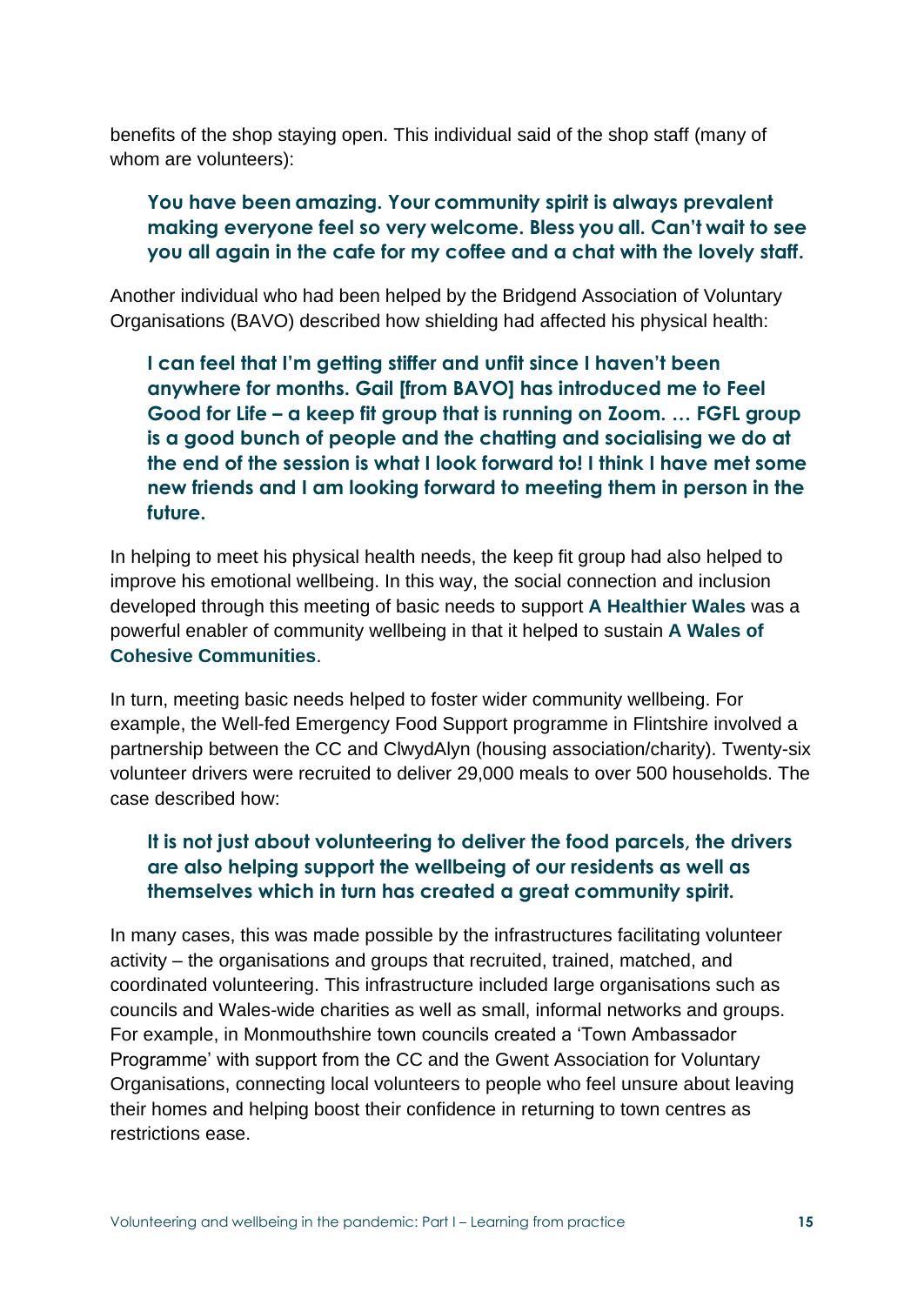In Briton Ferry, members of the local community initiated a range of volunteer activities to support local people in response to the pandemic. This support expanded from help with essentials to include online social groups and activities. The selfinitiated nature of this example points to **pre-existing community cohesion**, and the activities of volunteers also helped forge new links and friendships which, the case reported, 'aids in building a strong, safe and resilient community'.

This kind of working demonstrates the **cohesive communities** already in place in many parts of Wales prior to the pandemic. Volunteering activity to support health and basic needs might not have been possible, or may have been more difficult, without this existing infrastructure.

# **Wellbeing enablers**

Achieving wellbeing outcomes was made possible by the **experience of volunteering** during the pandemic and through **ways of working** between organisations/groups. These acted as enablers of wellbeing, as discussed below.

## **The experience of volunteering**

### **Direct volunteering activity**

With a focus on meeting basic needs, volunteering centred around **direct interaction between individuals**, often (though not always) within their local communities. This enabled a range of wellbeing outcomes relating to social connection, as discussed above. The **shared experience of the pandemic** also created a sense of camaraderie between those involved in volunteering, alongside a strong motivation for action. One volunteer for Rhondda Cynon Taf CBC reported 'It's very rewarding when you tell someone the support they can gain and you see the relief in their eyes.'

This direct interaction between individuals meant that the kind of volunteering most common in these case studies was, far from being the 'remote' experience that might be expected of volunteering during a pandemic – with increased digital volunteering and social distancing measures in place – in fact a **highly personal** experience.

### **'Relaxing' the volunteer experience**

There were many examples of new volunteering opportunities that did not require lengthy waits for DBS checks, long-term commitments, or affiliation to specific organisations. These also offered a more 'informal' experience, such as neighbourto-neighbour support.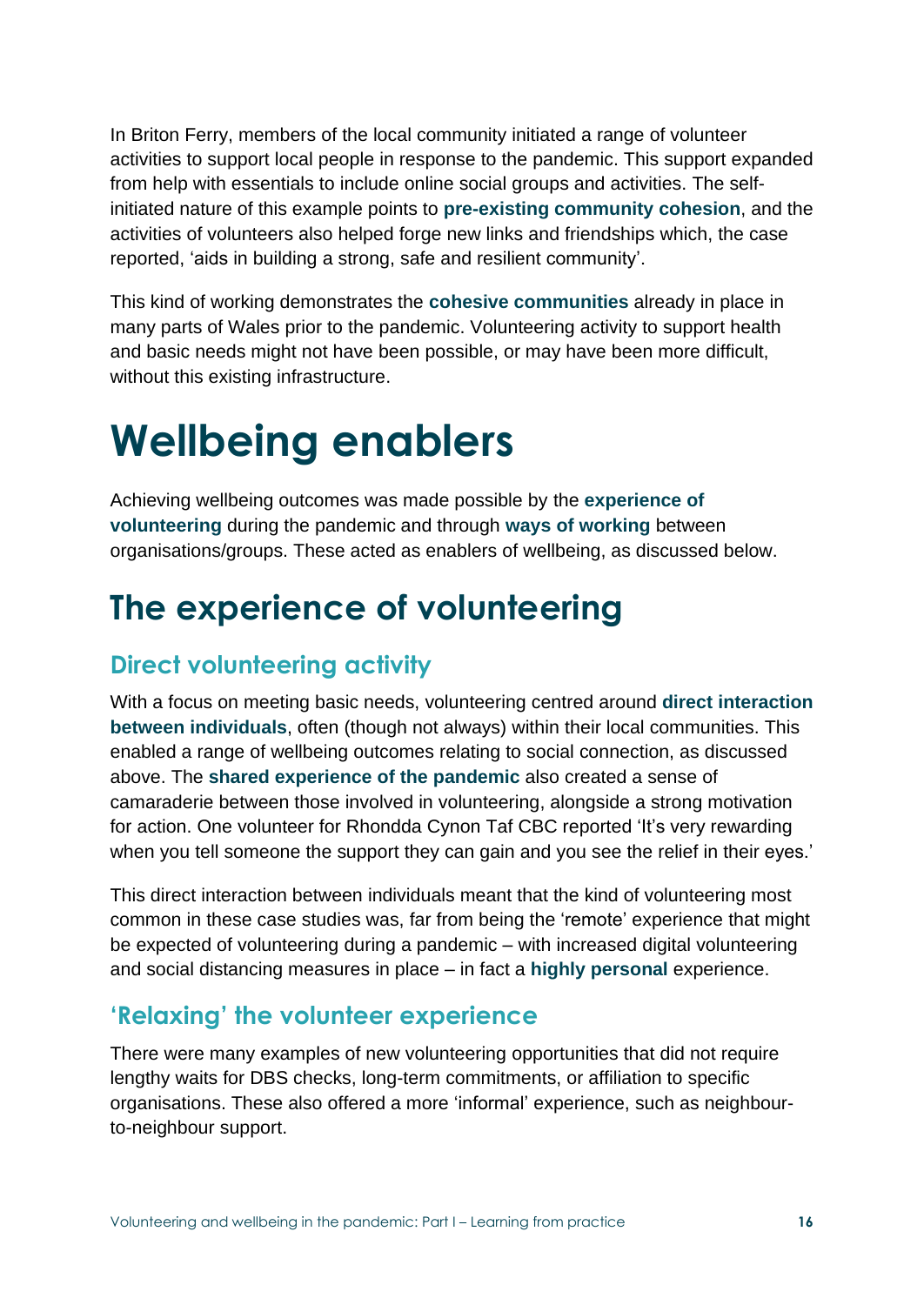In many case studies, volunteering could not be easily categorised as either 'formal' or 'informal'. Instead, **informality and formality were interwoven**, both in the nature of the activity and the structures/bodies coordinating it. The volunteering activities to meet basic needs was often inseparable from the activities of mutual aid groups or informal help between neighbours, despite sometimes being coordinated by, or linked to, a formal group or organisation. For instance, in Neath Port Talbot, 'Street Champions' supported their neighbours by delivering food and prescriptions to them, coordinated by the consortium of organisations and individuals in the Briton Ferry Covid-19 Support Group.

This blend of formality and informality could also be seen in the way that many constituted organisations, CCs, and CVCs shifted their volunteer recruitment processes to become more informal, such as by relaxing their registration criteria. This was often designed to expedite processes and respond rapidly to community needs but it also had the effect, in some cases, of removing barriers to encourage new volunteers. For example, Denbighshire Voluntary Services Council removed membership fees while streamlining volunteer registration processes and enabling telephone registration. Furthermore, these formal groups/bodies often worked in partnership with one another – and with community groups – to 'deploy' volunteers, who might have been placed with a local health board, a mutual aid group, or a neighbour. These diverse partnerships and referral pathways made it difficult to draw distinctions between formal and informal volunteering. Crucially, they also highlight the extensive and complex organisational structures behind many seemingly informal or 'neighbourly' activities.

#### **Work-life contexts**

The case studies showed that the pandemic **made it possible for people to volunteer** who otherwise may not have had time. For example, in Pembrokeshire furloughed staff were among 100 volunteers making and delivering PPE, coordinated by the local CVC. Volunteers undertook these tasks flexibly, 'at levels that suited them'. Several cases studies referred to new volunteers who were on furlough or working from home wanting to 'keep busy' and 'feel useful'.

Alongside this increased time, the **grounding of people in their local areas**, forced by lockdown, was associated with increased capacity and willingness to engage with the community. A volunteer at Swansea Council for Voluntary Service described how, though they had already been volunteering with SCVS for two years, lockdown and furlough catalysed their increased involvement:

#### **Already being a volunteer for SCVS for two years and being furloughed from work during this period, I wanted to try and do something to help my**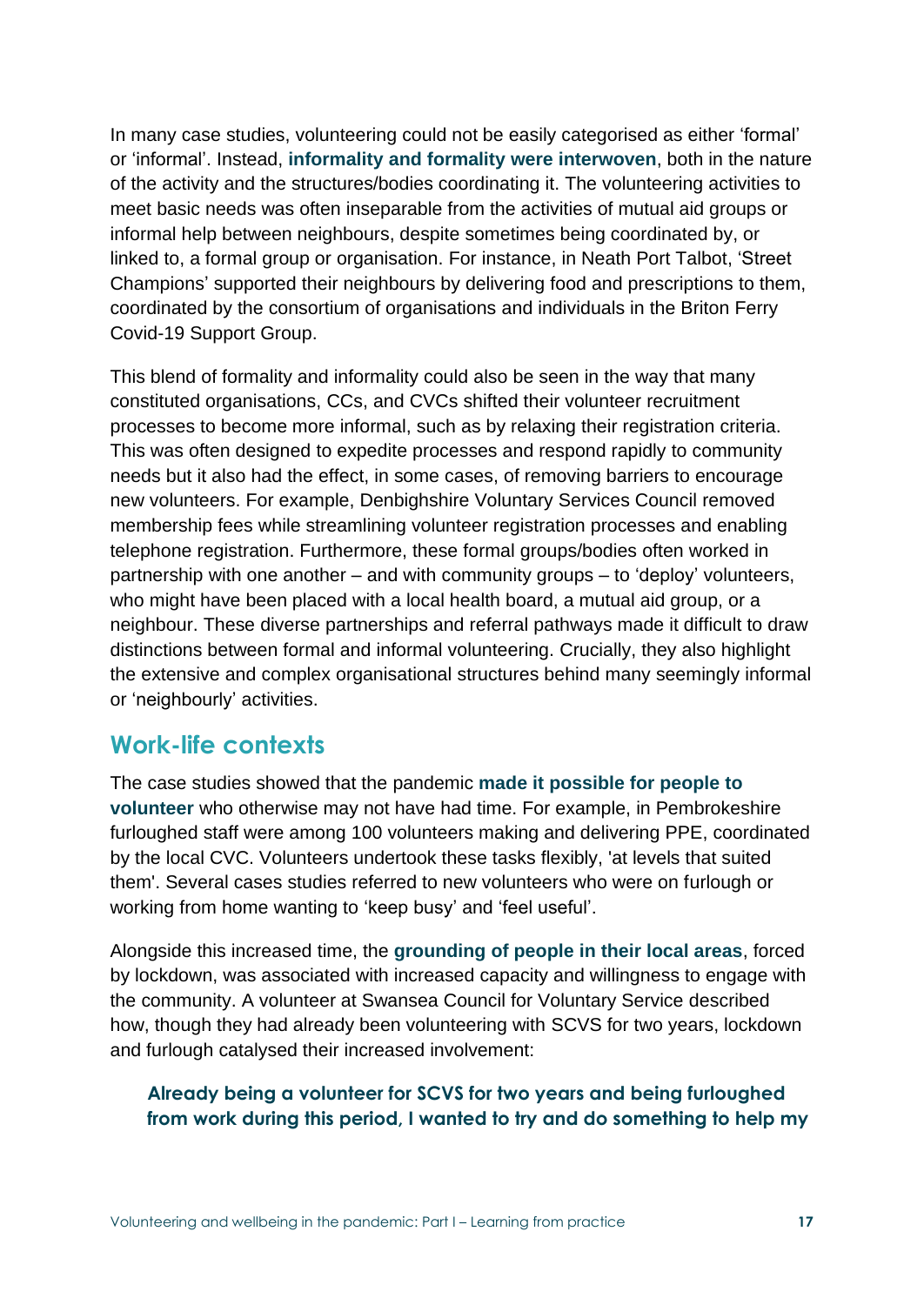**community. Not only to keep myself busy and give myself a break from the monotony of staying at home, for my mental health and to help others. Knowing there are people out there who are in difficult situations, such as being forced to stay home due to illness or other selfisolation reasons such as shielding. I knew I had to make the most out of my situation.**

In this example, their increased volunteer activity was also spurred on by wanting to improve their own wellbeing as well as that of others. This could also be seen in Bridgend, where organisers of the Building Resilient Communities/Community Companions scheme saw an increase in volunteers early in the pandemic because people wanted to help those who were vulnerable or lonely. However, they subsequently found it more difficult to recruit telephone befrienders later in the year

#### **due to individuals returning to work after being furloughed and many volunteers growing tired of staying indoors and wanting more active roles outside of the home.**

In response, they launched a recruitment campaign and encouraged active volunteers to befriend more than one person to meet need, but this challenge was also faced by others – Gwynedd's Community Spirit, for instance, noted that some volunteers had returned during the October 'firebreak' in Wales but had stopped during the summer. These highlight the **potential longer-term challenges organisations may face in retaining volunteers** after the pandemic subsides.

## **Ways of working**

### **Capacity building**

Linked to the relaxation of volunteering discussed above, **funding and training played a key role in coordinating bodies' activities**, many of which either 'scaledup' or adapted services in response to the pandemic. Grant programmes with rapid, rolling decision-making processes and flexible criteria (including availability to informal groups), helped facilitate activity across many of the case studies. These were often administered by CVCs. In the Vale of Glamorgan, the Vale Heroes scheme provided grants of up to £3,000 to support the cost of initiatives that helped those severely affected by the pandemic. Community groups and voluntary organisations, town and community councils, and eligible businesses could apply.

Training and advice, from leadership to data protection, was also an important enabler – often provided by CVCs and, to a lesser extent, third sector organisations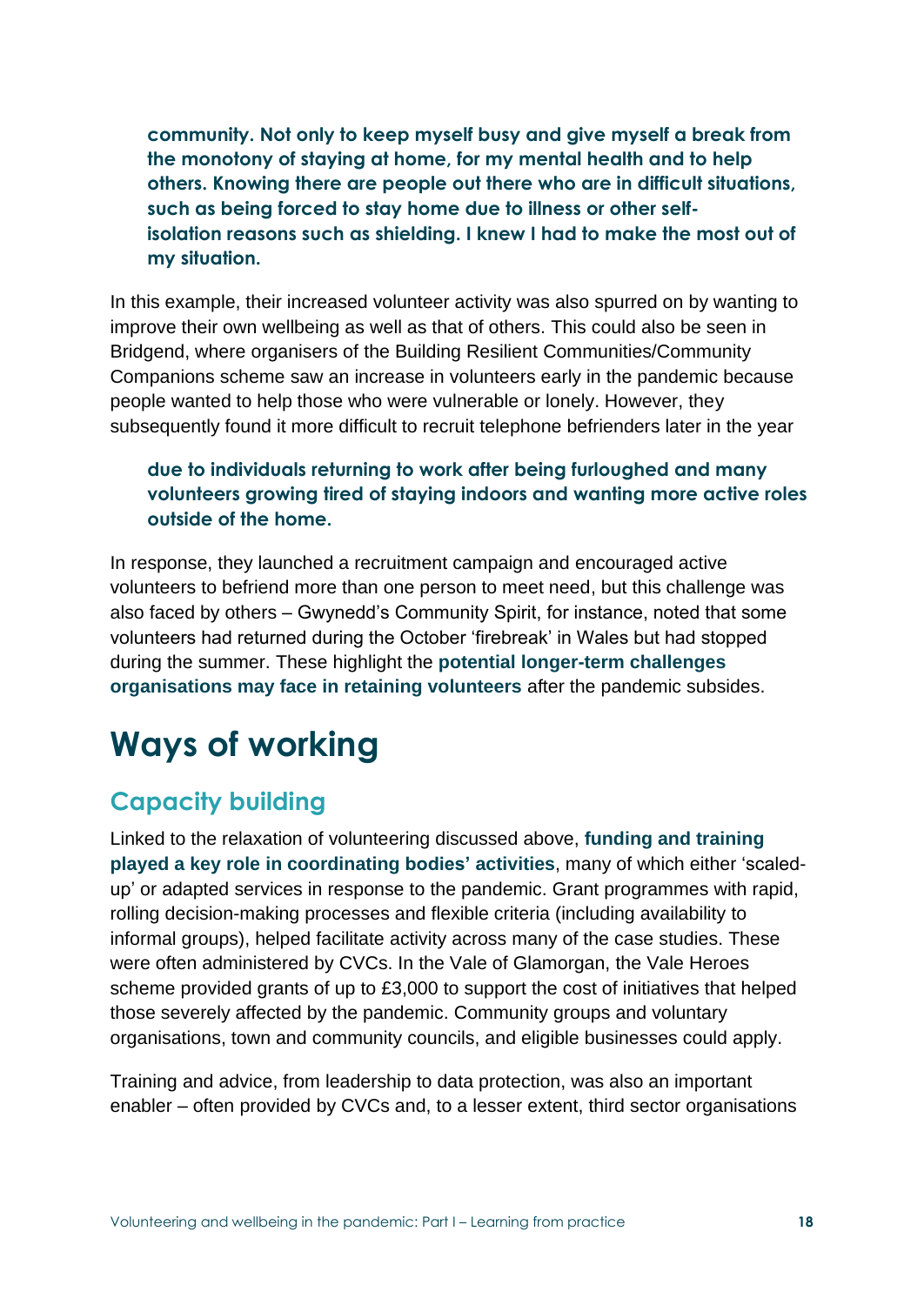and councils. For example, Nanny Biscuit, a community organisation in Flintshire, described a range of support provided by Flintshire Local Voluntary Council (FLVC):

**We have had weekly (and sometimes daily!) conversations with FLVC to help us manage the very fast establishing of such a large infrastructure of food distribution and volunteer management. They have provided a sounding board and have kept us up to date with new issues and provided advice on shaping our offer. They have also provided us with links to other groups and organisations.**

### **Partnership working**

Collaboration is one of the five ways of working under the Well-being of Future Generations Act. It was evident in many of the case studies, which highlighted how **diverse state and non-state actors worked from hyperlocal to regional scales to enable the sharing of expertise, information, networks, leverage, and workload**. One programme (Connecting Communities in Bridgend) had involved 77 partner organisations during the pandemic, and three councils (Wrexham, Flintshire, and Denbighshire) co-delivered a Regional Community Cohesion Service helping charities and groups in turn to support minority communities in the region. This helped identify need and avoid gaps/duplication in support.

The prevalence of partnership working to match need with volunteer capacity underlined **the importance of local knowledge, and points to communities as sources of expertise and support**. Communities, in turn, benefitted from the expertise of larger organisations and local authorities, who could provide advice on topics such as funding and safeguarding, as well as information on the activities and scope of public services and how to navigate interactions with them. The way this knowledge exchange happened, sometimes organically, can be seen in examples such as the Newtown Network:

**I became a volunteer in the Newtown Covid-19 group after seeing the group on Facebook. It was started off by one young lady, joined soon by two council staff … also as volunteers. However, after a short period I realised the group could do with Ponthafren's expertise [local charity] … the town council staff also brought Newtown council to build the support network.**

### **Harnessing technology**

The **ability to deliver services digitally was critical** for many groups and organisations, though contingent on the nature of services provided, digital capacity, and organisational structure. **Technology also helped enable partnership working**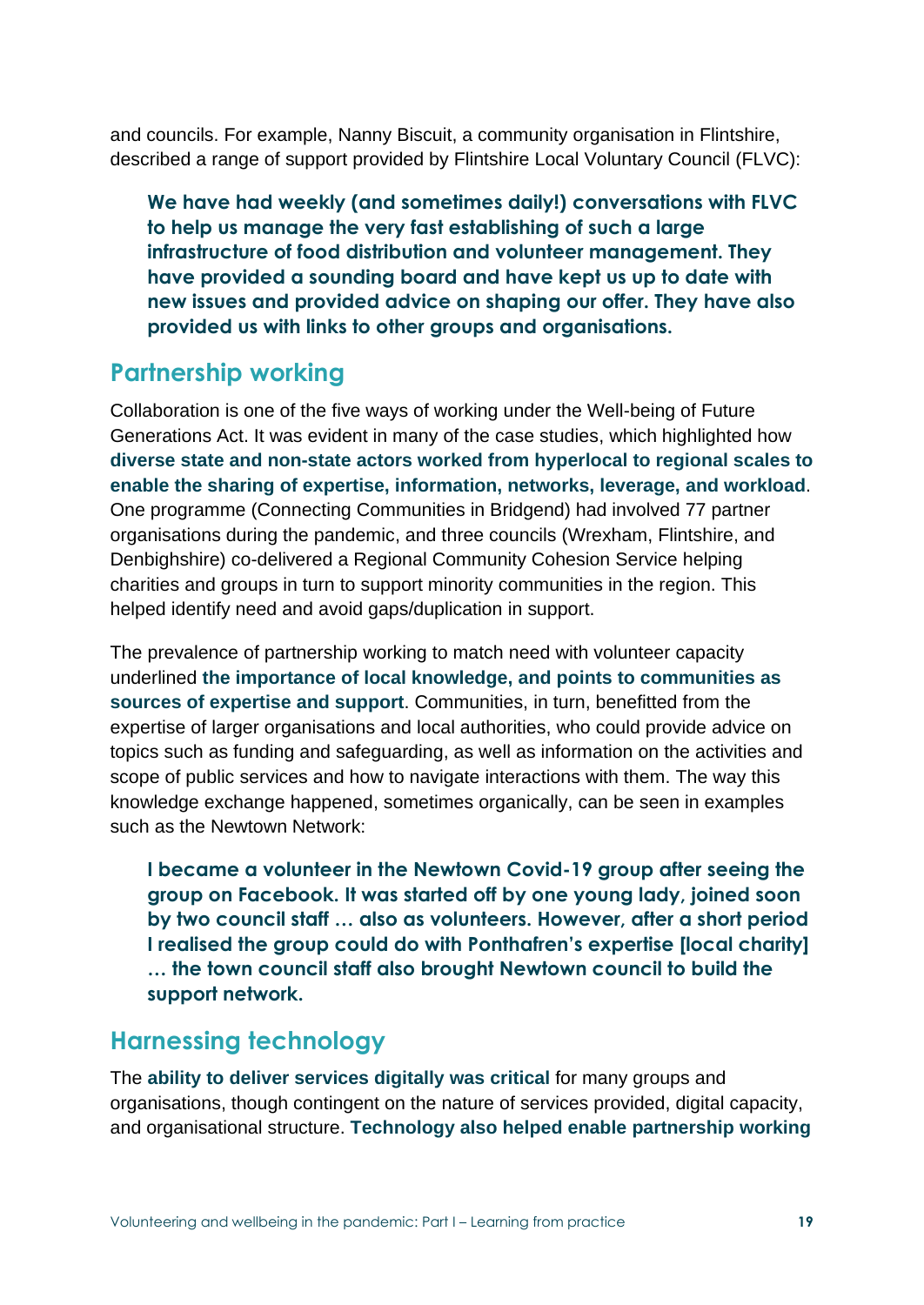through video conferencing and in the logistics of volunteer coordination. One example was British Red Cross volunteers delivering prescriptions to people who were shielding or self-isolating and who lacked social networks. This was in part made possible by a digital platform set up by the Welsh Government, the National Pharmacy Association, third sector organisations, and the Royal Mail. Pharmacies and volunteers were linked using digital technology, although the actual volunteering was face-to-face.

**Digitally-enabled efforts to prioritise the most vulnerable people did, however, presuppose a level of digital access.** While issues of digital exclusion are likely to be widespread, especially in rural areas and for more vulnerable groups, there were some examples of how digital exclusion was addressed. Torfaen CBC's Community Support mobile app was launched in response to the pandemic for both volunteers and those needing support to register their offers of help/requests. But the council also made a webpage available for those without a mobile phone, and a telephone number for those with no internet access, aiming to mitigate the risk of digital exclusion. Similarly, in Newport the council worked with Save the Children to loan 800 devices to children who would otherwise not have been able to access online education. In other cases, both access to digital devices and support to use them was provided, helping address issues of digital exclusion.

### **Organisational adaptability**

Given the continuously shifting circumstances throughout the pandemic and the limitations posed by lockdown restrictions, the **ability to adapt or transform operating models was key to supporting both individual and community wellbeing**. This involved the redeployment of staff, collaboration with partners, moving service provision into the community, and tailoring to the (changed) local context. Sometimes council staff were asked to volunteer, such as in Caerphilly CBC's 'Buddy scheme' for vulnerable people and in Neath Port Talbot's 'Safe and Well' service.

In some cases there was a blended approach. For example, the Community Care and Wellbeing Service in Cardiff kept its office open but moved its counselling service online and delivered online psycho-education courses which were wellreceived. In Merthyr Tydfil, the Stephen and George Charitable Trust moved from functioning as a community hub running classes, activities, and a café to providing support in the community. Community-based support was both physical, such as providing educational packs for young people and food parcels, and virtual such as provision of online lessons. This change in approach stemmed from what was described as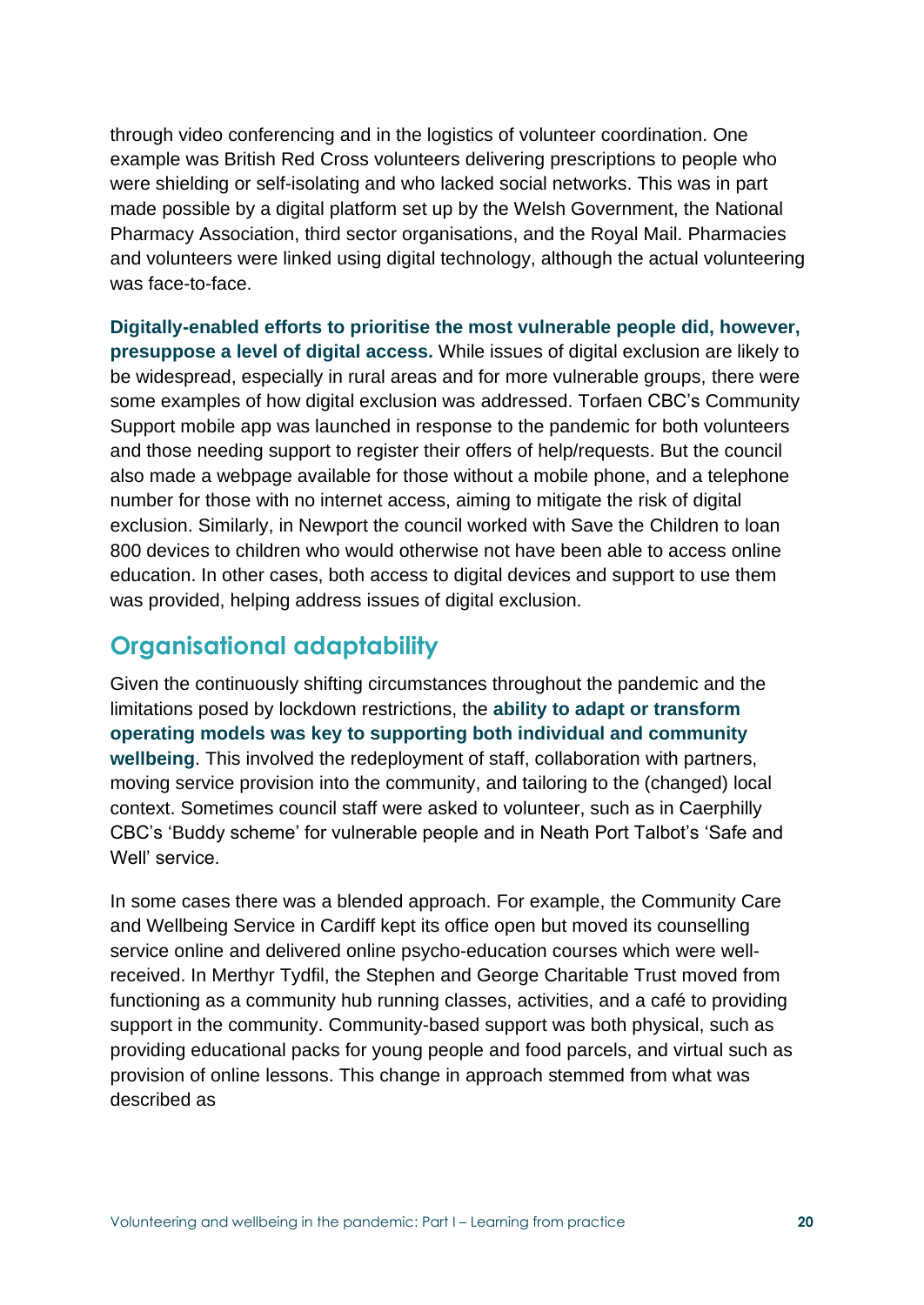#### **a sudden realisation – we needed to actively get out and about to properly support our community … the new services have given hope to an increasingly desolate community.**

Crucially, flexibility was not just as a feature of small-scale or informal community organisations, but as something critical (and possible) within more formal structures. Many councils developed new ways of working, creating new positions, redeploying staff, and building new logistical frameworks for community support and participation. For example, Cardiff Council's 'Together for Cardiff' scheme, set up at the start of the pandemic, enables volunteers to register and be matched with opportunities, and there are plans to establish a network of 'anchor organisations' to support the new groups emerging in response to the pandemic.

# **The relationship between volunteering and wellbeing**

This report has discussed the key findings from the analysis of case studies in exploring the relationship between volunteering and wellbeing during the pandemic.

Figure 1 summarises these findings and shows the connections between the themes and the wellbeing outcomes identified. It shows that the volunteering highlighted in these case studies resulted from an increase in both need and in those wanting to help others and their communities. This volunteering tended to be coordinated by a group or organisation working in partnership with others to match volunteers with those needing help.

Volunteering primarily aimed to address basic physical needs, such as providing food and medicine. In addressing these basic needs, emotional support was often also provided, resulting from the direct interaction between the volunteer and the person being helped. In both the coordinating organisations and the volunteering experience itself was a blend of formality and informality that aimed to get the right support to those who needed it.

The role of the volunteers and the coordinating organisations led to individual wellbeing outcomes for both the volunteers and those being helped, as well as community wellbeing outcomes. Individual wellbeing outcomes including improved mental health, and intermediary outcomes, especially fulfilment, personal growth and development, were underpinned by the social connection developed through the direct interaction between volunteers and those they helped. Community wellbeing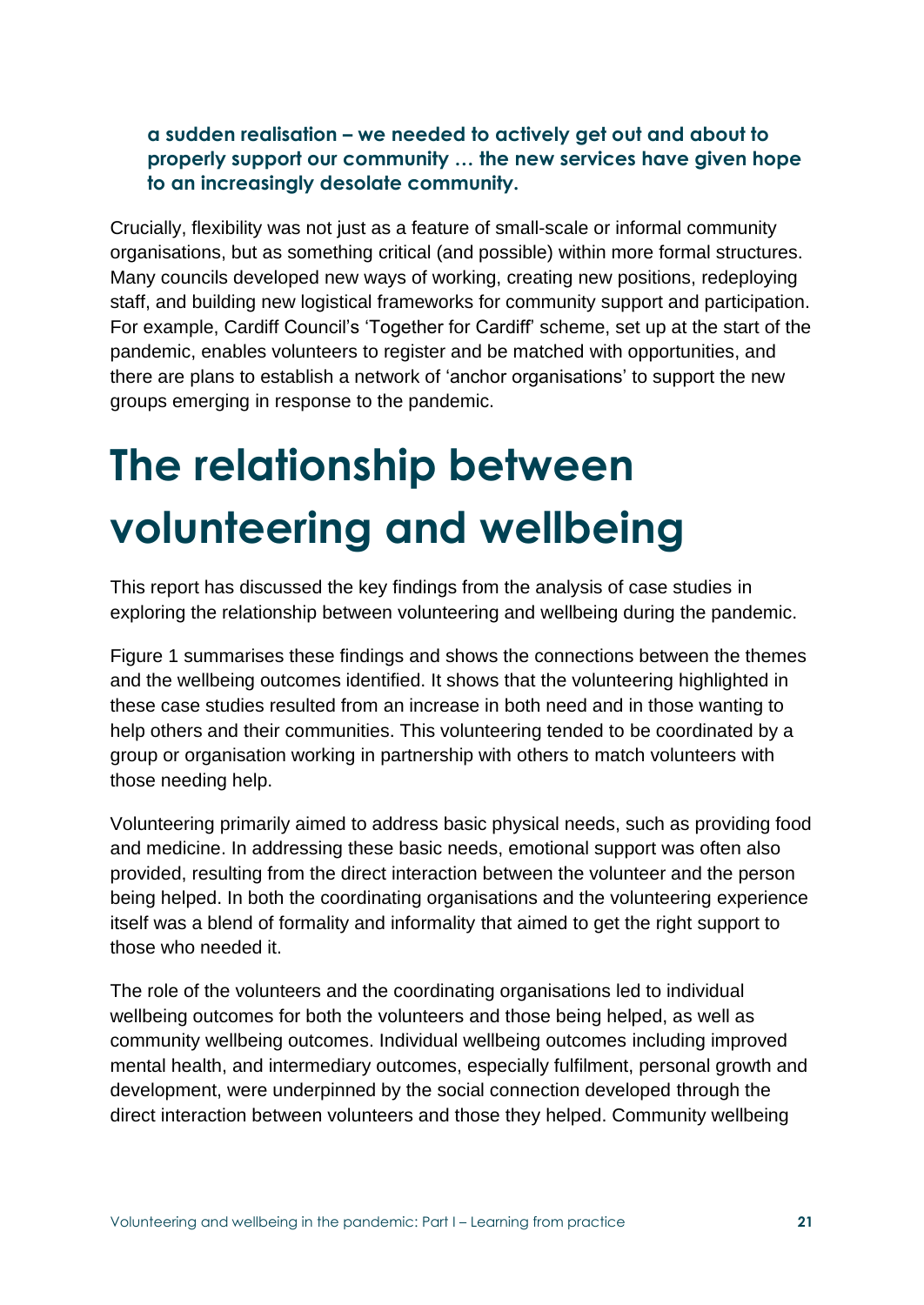outcomes centred on community cohesion, while improving health and equality provided an impetus for achieving this cohesion. Ultimately, individual and community wellbeing were mutually reinforcing, with cohesive communities a product and enabler of both.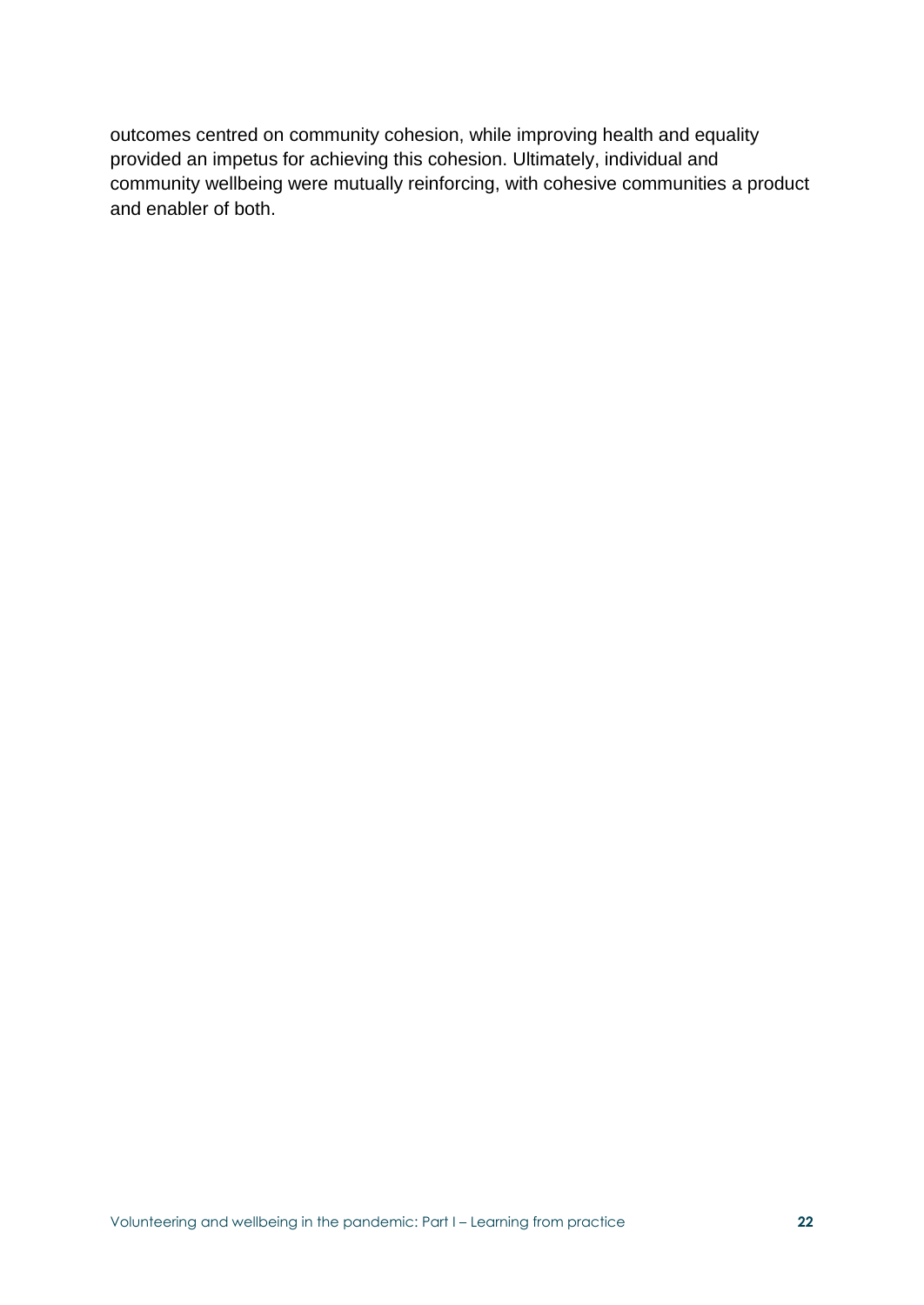

**Figure1: The relationship between volunteering and wellbeing during the pandemic**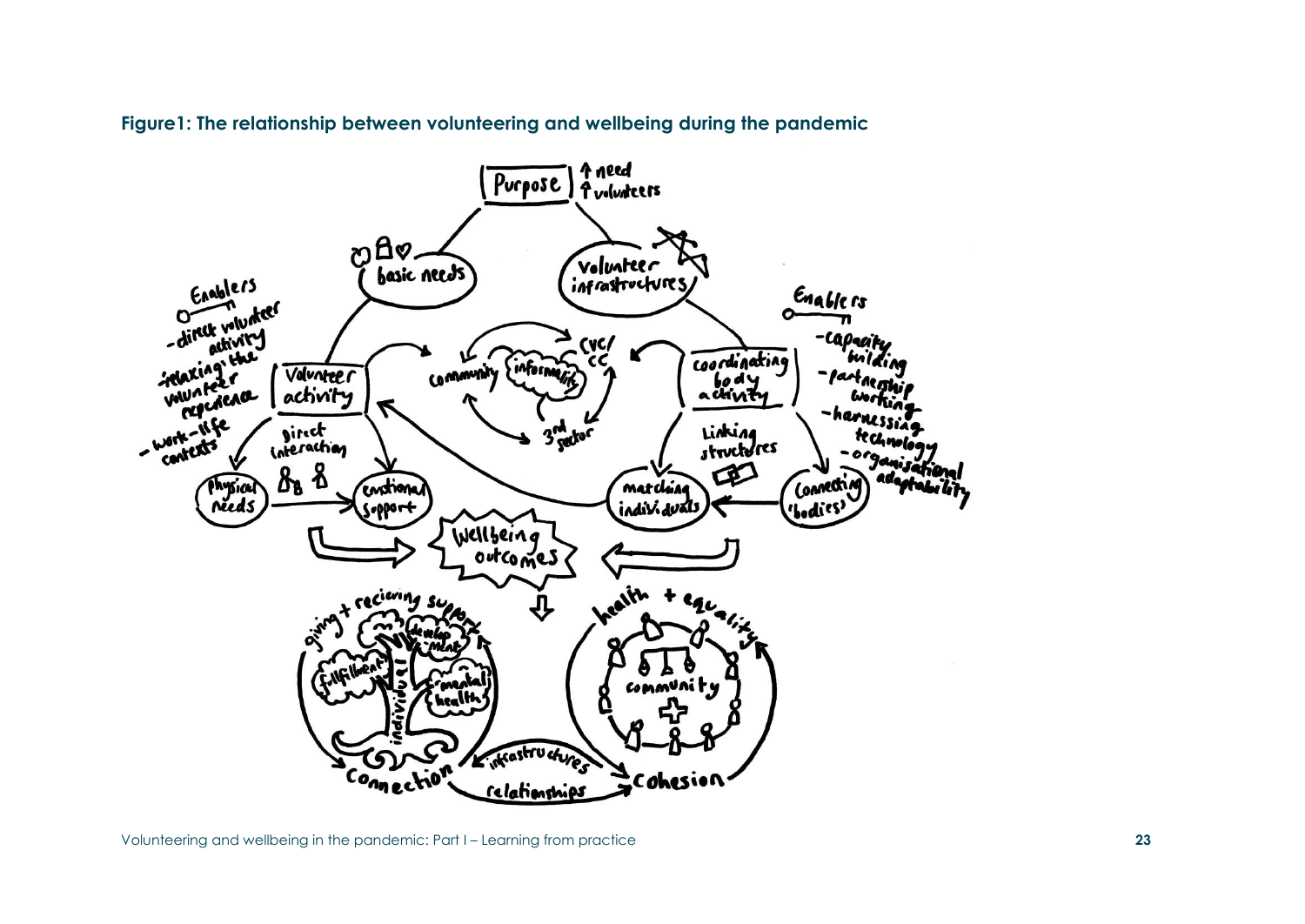# **Reflections and implications**

These reflections and implications are drawn from our findings on the purpose of and approach to volunteering during the pandemic, the wellbeing outcomes achieved, and the wellbeing enablers identified.

### **The importance of social connection**

At an individual level, key wellbeing outcomes were achieved because of the social connections formed through the direct interaction of volunteers and those receiving support. This interaction was initially instigated by volunteer activity to meet basic needs. This, in turn, supported community wellbeing, promoting 'a healthier Wales' and 'a more equal Wales' than might otherwise have emerged from the pandemic. This interaction and social connections provided a tangible means for building cohesive communities. These community wellbeing benefits were further reinforced by the development and adaption of infrastructures that facilitated organic, community-based volunteering responding to locally identified need, creating a positive feedback cycle.

As such, both the **volunteering relationship** (between the volunteer and those being helped, emerging from the purpose of and approach to volunteering) and the **volunteering infrastructures** in place in communities have been vital in both enabling and maintaining individual and community wellbeing during the pandemic.

In most of the case studies, **relationships manifested on a hyper-local, highly personal level, but were supported by wider networks and infrastructures**. The involvement of organisations based in local, physical spaces – from church halls to cafés – helped identify and respond to need during the pandemic. Maintaining and in some cases rebuilding these spaces, and continued dialogue between volunteers, third sector organisations, and local government at different levels about needs and how to meet them will be crucial once lockdown eases. This will ensure the right infrastructures are in place to sustain both community and individual wellbeing in the future, especially in future emergencies.

The highly personal nature of much of the volunteering in these case studies is also significant. At a time when many people have been unable to see family and friends, forging social connections with others has been possible through volunteering. Although food or medicine delivery may no longer be needed in future, social connections are likely to remain just as important as we begin to rebuild society. When the pandemic has subsided, and a 'new normal' takes hold, it may be much longer before the collective trauma of the pandemic begins to ease. **Meaningful,**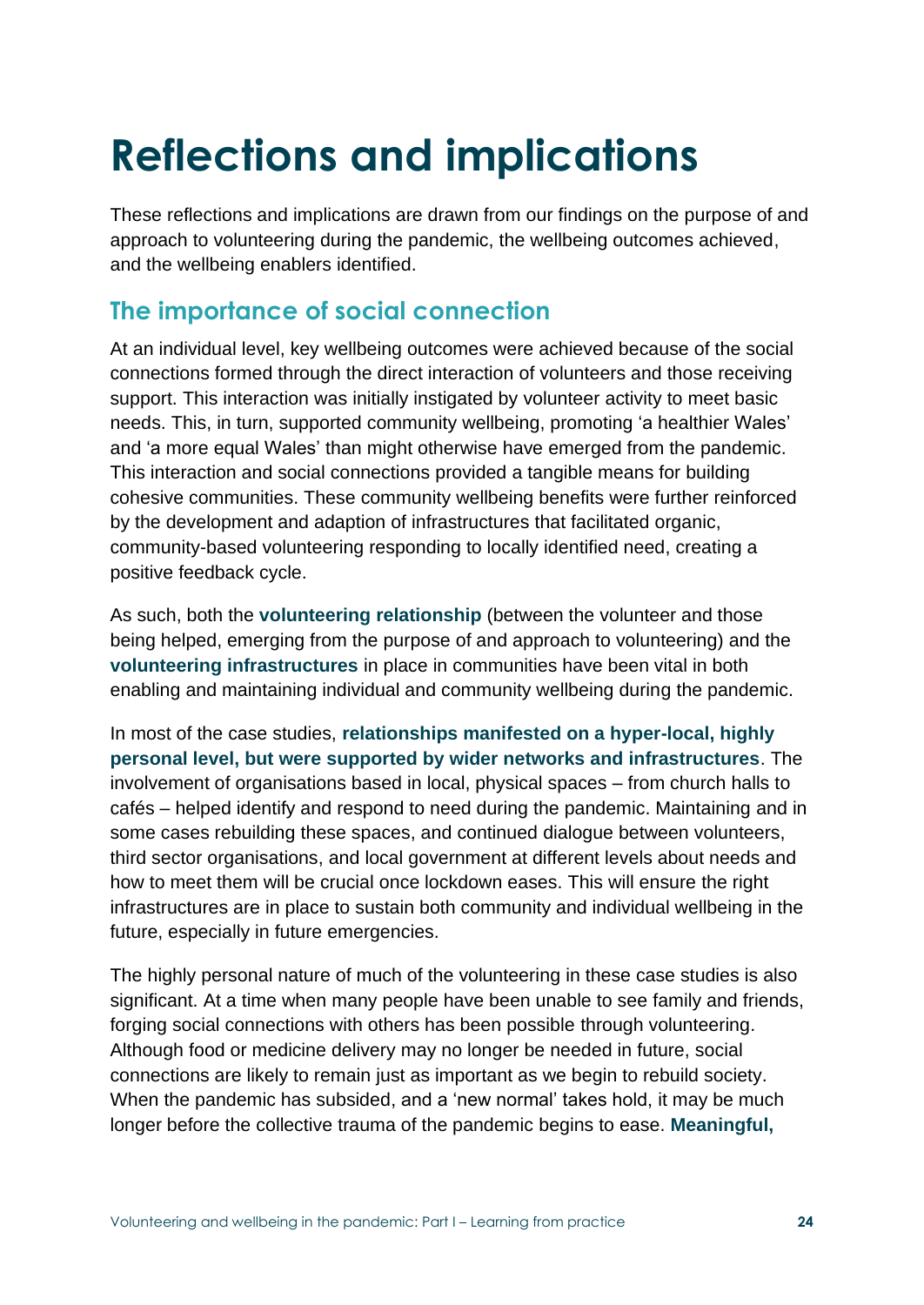**purposeful social connection to meet new community need and sustain the tangible footing for personal, wellbeing-enhancing social connections will remain important**. Volunteering – and the infrastructures that make it possible – will likely be just as important in this recovery and in enabling Wales to build back better for future generations. Initiatives to support volunteering could be focused on those groups whose wellbeing has been particularly badly affected by the pandemic, such as young people (Bennett et al., 2020).

### **Sustainability of volunteering**

The flexibility and adaptability of organisations in these case studies was partly possible because of the urgent need and the relatively short-term nature of some of the volunteering, but also likely because of **longer-term investments that have been made in volunteering infrastructure and in partnership working** in recent years in Wales, such as the Third Sector Partnership Council (the formal mechanism for regular dialogue between Welsh Government and the third sector).

This was also possible because of the **reported increase in volunteers in response to the pandemic**. None of the case studies noted that organisations or groups experienced a reduction in volunteers because they were shielding or felt uncomfortable volunteering. Rather, some organisations had to temporarily pause volunteer recruitment because they were overwhelmed by demand (such as Rhondda Cynon Taf CBC's 'Community Resilience Volunteers' scheme).

However, recent UK-wide data shows that although 20% of voluntary sector organisations saw an increase in volunteers between March 2020 and January 2021, 35% saw a decrease in that time (Nottingham Trent University, 2021). There are also examples in Wales of reduced volunteering capacity impacting organisations (Lloyd-Jones and Holtom, 2021). This highlights the limited sample of the case studies included in this report. In addition, given that many new volunteers could only volunteer because they were furloughed, **there is a risk that volunteering capacity will dip once furlough schemes end** and more normal levels of economic activity resume, despite the need for volunteering remaining. A couple of case studies reported this (Bridgend's Building Resilient Communities/Community Companions scheme and Gwynedd's Community Spirit). Volunteer recruitment strategies for the recovery period and beyond will need to be cognisant of these challenges and consider how best to meet need under changing circumstances.

The sustainability of volunteering will also be dependent on the way volunteering infrastructures continue to work after the pandemic and the continued availability of flexible funding that has been provided during the pandemic to support that work. **Continuing to adapt and to offer flexible volunteering opportunities will be**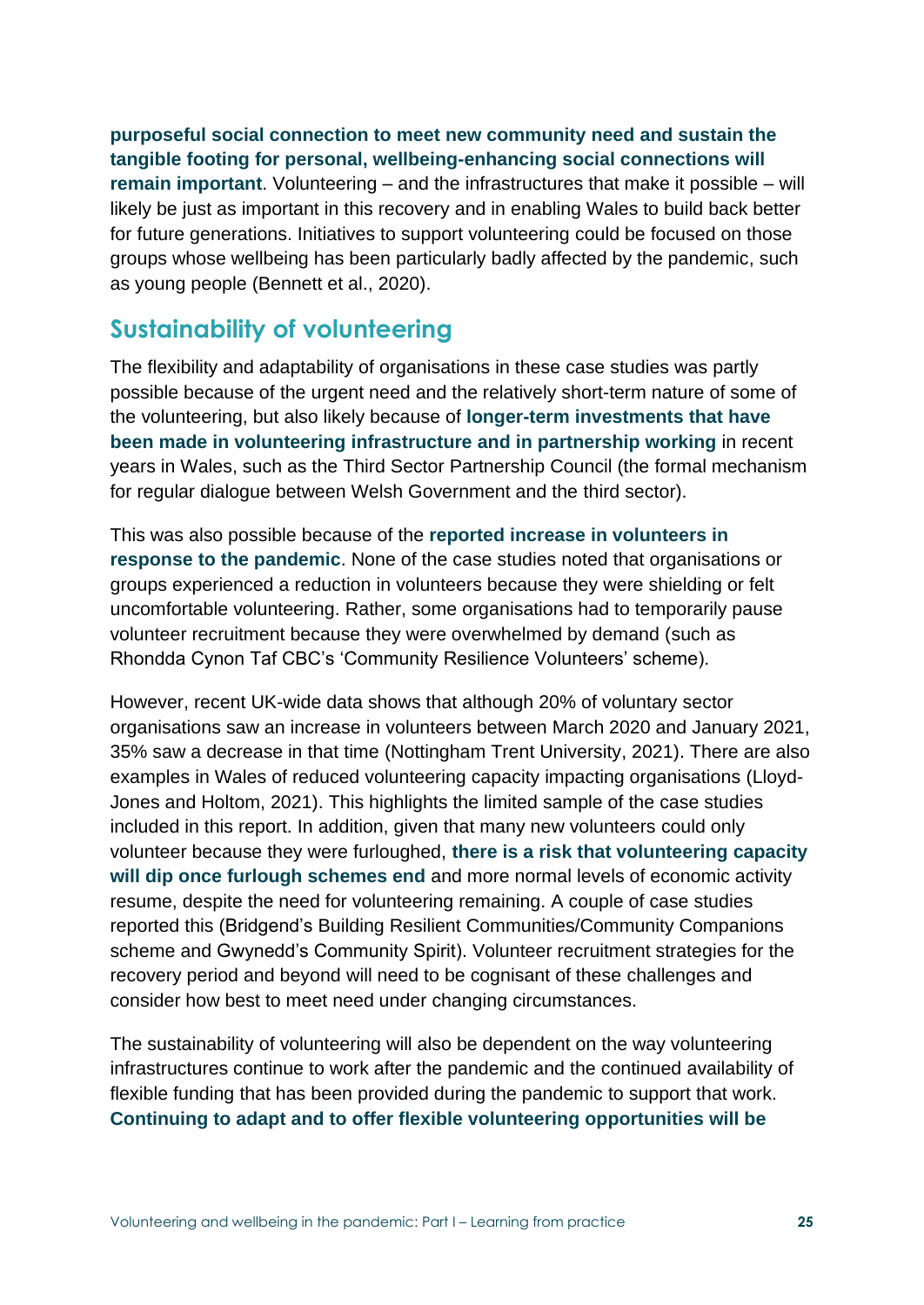**important, as will the partnerships** that have developed over the past year. The practice of collaborative working, and a recognition of its benefits, are not new. However, the prevalence of collaboration across the case studies – and its wider implications for individual and community wellbeing – suggests it is a key driver of participation. This indicates the importance of maintaining focus on shared, crosssectoral priorities beyond the pandemic if this way of working is to be sustained.

#### **Volunteering and public services**

Some volunteering activity directly supported public service provision (e.g. roles in hospitals and care homes), while the majority did so indirectly, through early intervention. Both types of volunteering helped **enable and support the effective functioning of public services**, which may otherwise have lacked the resources and flexibility to respond to the scale of need during the pandemic.

In some cases, volunteers provided services that could not be provided, or not as effectively, by public services. At Mantell Gwynedd, collaboration between the third sector and the council helped to meet the needs of those considered 'hardest to reach', as the third sector had stronger direct relationships with the public than the council did. **Collaboration is positive both for public services and for volunteering**, and maintaining partnership working will be important in future.

However, while these examples highlight the positive impacts of volunteering to support public service provision, they also highlight the challenges – imposed by austerity and longer-term underfunding of public services – that have led to reduced capacity within public services to deal with emergencies. Connected Communities in Bridgend reported that without the partnership working that enabled volunteering, 'statutory services would have been under additional pressure and individuals could have hit a crisis.'

There are lessons to be learnt from the pandemic in increasing public services' capacity to deal with future emergencies. In addition, the pandemic has surfaced the **vital role of public services in facilitating local volunteering that in turn can help identify and meet need, enhancing individual and community wellbeing**. There is a risk that future austerity policies, introduced to compensate for the costs of the pandemic, may presume a reliance on volunteer support – perceived to be costfree – for public services in place of investment. There is also a risk that volunteering is seen as a panacea to the wider structural inequalities facing Wales, when it is only one part of the answer. This would misunderstand the anchoring role that public services play and risk eroding the infrastructure by which community volunteering is supported. The role of public services will continue to be vital to individual and community wellbeing after the pandemic.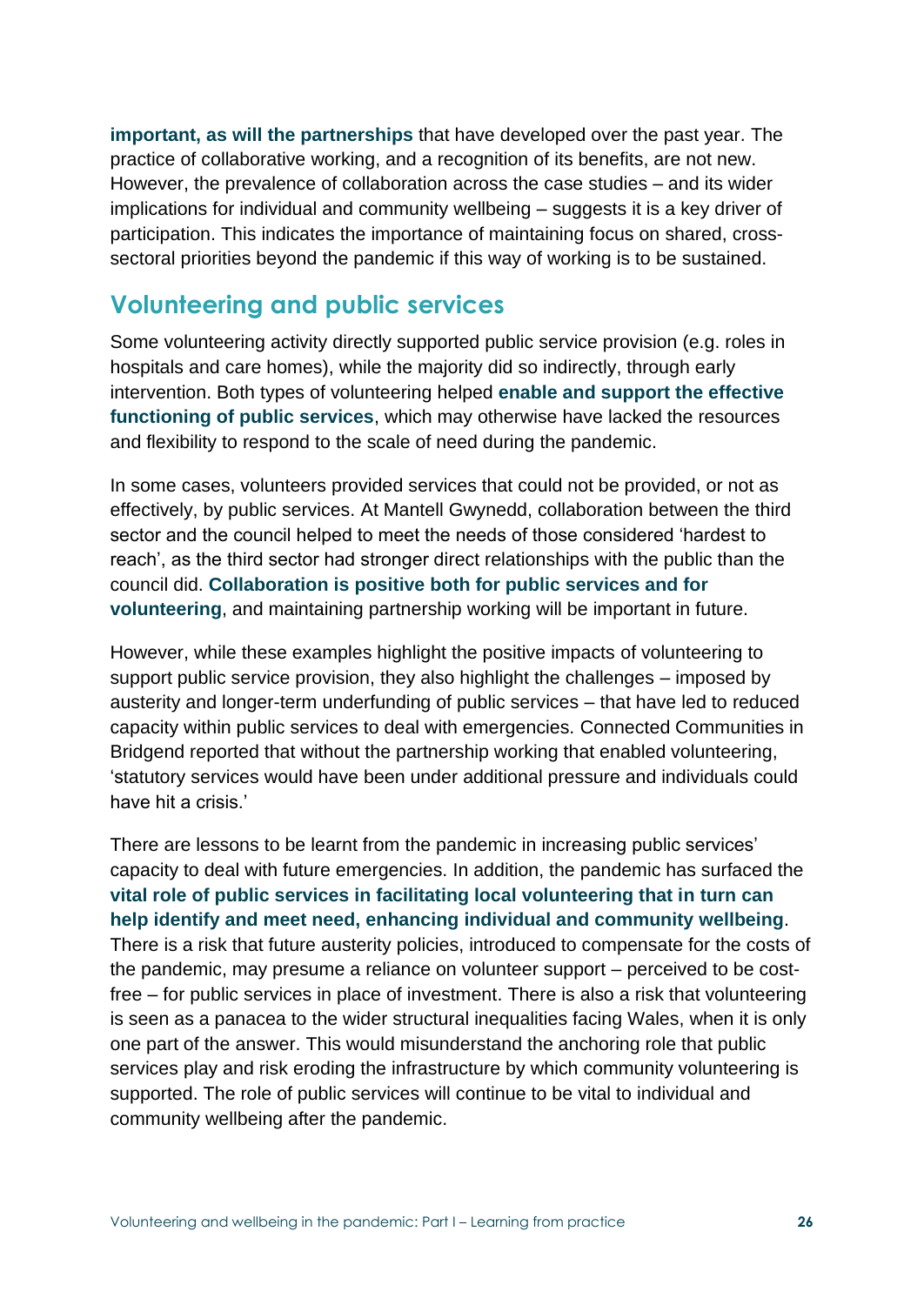# **Conclusions**

This report shows the importance of volunteering to individual and community wellbeing during the pandemic and for a wellbeing-led recovery in Wales. We demonstrate the value of and processes for forming and fostering social connection, sustaining volunteering, and ensuring effective relationships between volunteering and public services.

In exploring the experience of volunteering and volunteer coordination from a range of groups and organisations across Wales, this report highlights the value of a systematic analysis of practice-based case studies and provides insight that will be useful for practitioners and policy makers. We have shown that case study synthesis is a rigorous method that can be applied at pace, making it well suited to responding to policy and practice needs.

This analysis provides important insight that is currently missing from wider research on volunteering during the pandemic. Evidence on impacts of volunteering on wellbeing tends to focus more on the impact on the volunteer than on those they are helping (Boelman, 2021), whereas the case studies analysed in this study tend to be weighted towards the impact on those who are helped.

As discussed earlier in this report, all the case studies reported positive and successful activities. There is little mention of any negative wellbeing impacts as a result of volunteering, which recent research identifies (Boelman, 2021). In addition, many were written by established groups or organisations, with fewer written by the grassroots groups that are considered to have led much of the mutual aid activity during the pandemic. However, as we note above there was a strong emphasis on the importance of networks and partnership working across community groups, third sector organisations and local government. Nonetheless, further application of this case study synthesis method on a broader range of case studies, including more Welsh language case studies, reflecting on what did not work as well as what worked, and case studies on the experiences of those who had to stop volunteering during the pandemic, would provide further insight to complement this report.

Overall, the case studies analysed in this report represent a small but valuable sample of the many volunteering activities that have responded to the pandemic, and that collectively provide vital insight into the purpose, approach and coordination of volunteering for individual and community wellbeing.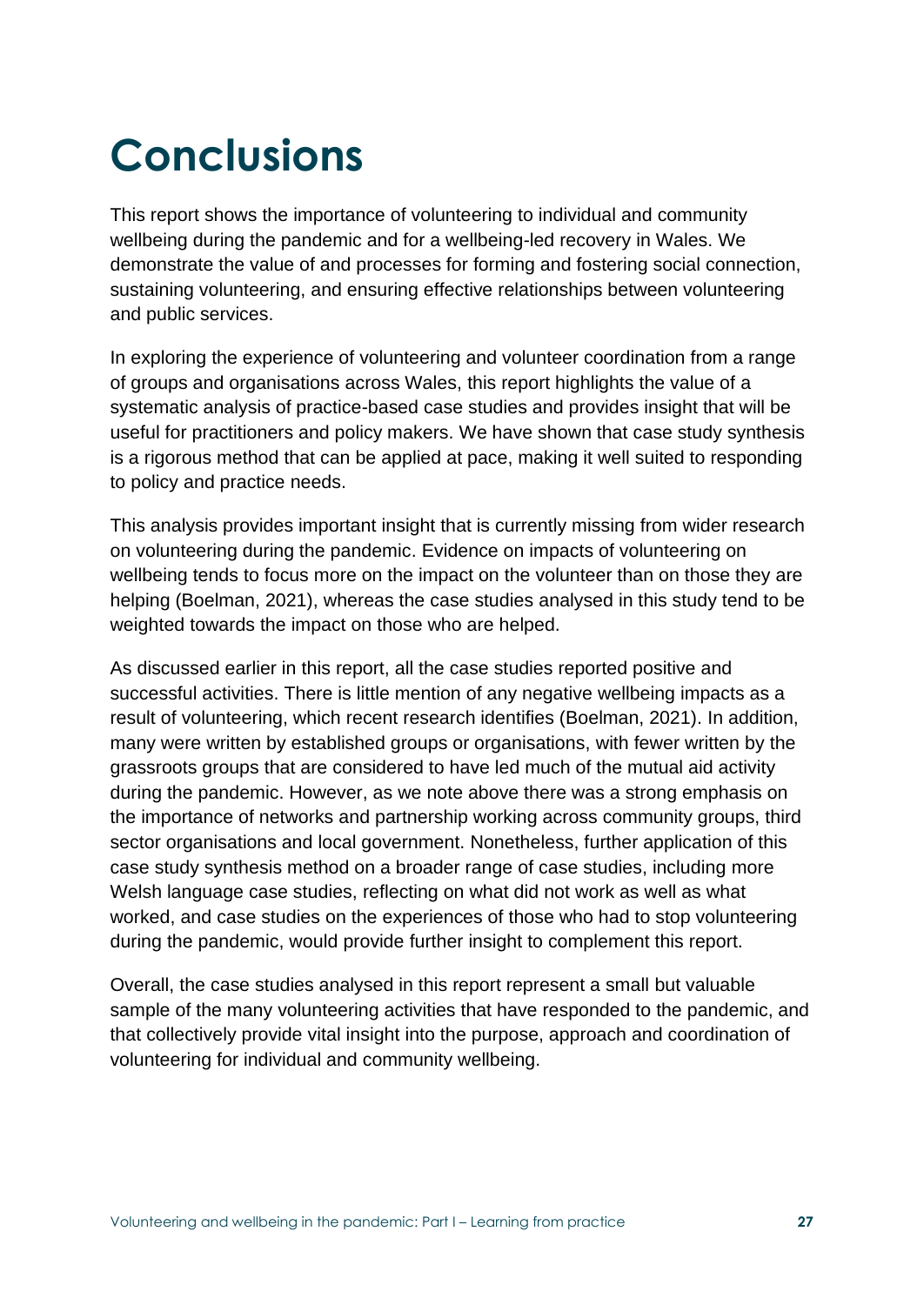# **References**

Atkinson, S., Bagnall, A-M., Corcoran, R., South, J., Curtis, S., di Martino, S., and Pilkington, G. (2017). **What is Community Wellbeing? Conceptual review.** What Works Wellbeing. Retrieved from **[https://whatworkswellbeing.org/wp](https://whatworkswellbeing.org/wp-content/uploads/2020/02/Conceptual-review-of-community-wellbeing-Sept-2017_0259486300.pdf)[content/uploads/2020/02/Conceptual-review-of-community-wellbeing-Sept-](https://whatworkswellbeing.org/wp-content/uploads/2020/02/Conceptual-review-of-community-wellbeing-Sept-2017_0259486300.pdf)[2017\\_0259486300.pdf](https://whatworkswellbeing.org/wp-content/uploads/2020/02/Conceptual-review-of-community-wellbeing-Sept-2017_0259486300.pdf)**

Bennett, L., Bristow, D., Connell, A., Downe, J., Durrant, H., Hodges, H., Johnson, C., MacKillop, E., Martin, S., Park, M., Price, J., Roberts, M., Taylor-Collins, E., and Tilley, H. (2020). **Planning for a Prosperous, Equal and Green Recovery from the Coronavirus pandemic.** Wales Centre for Public Policy. Retrieved from **[https://www.wcpp.org.uk/publication/planning-for-a-prosperous-equal-and](https://www.wcpp.org.uk/publication/planning-for-a-prosperous-equal-and-green-recovery-from-the-coronavirus-pandemic/)[green-recovery-from-the-coronavirus-pandemic/](https://www.wcpp.org.uk/publication/planning-for-a-prosperous-equal-and-green-recovery-from-the-coronavirus-pandemic/)**

Boelman, V. (2021). **Volunteering and wellbeing in the pandemic. Part II: Rapid evidence review**. Wales Centre for Public Policy.

Ellis Paine, A., Hill, M., and Rochester, C. (2010). **'A rose by any other name': revisiting the question 'what exactly is volunteering?'**. Institute for Volunteering Research.

Kay, S., Morgan, C. 2021. **Shifting the balance: Local adaptation, innovation and collaboration during the pandemic and beyond**. New Local Government Association. Retrieved from **<https://www.newlocal.org.uk/publications/shifting-the-balance/>**

Khan, S. & VanWynsberghe, R. 2008. **Cultivating the under-mined: Crosscase analysis as knowledge mobilization**. Forum qualitative Sozialforschung/Forum: Qualitative Social Research.

Lloyd-Jones, S., and Holtam, D. (2021). **A community response to Covid-19. Building Communities Trust**. Retrieved from **[http://www.bct.wales/uploads/resources/2021-01-21-12-1-a-community](http://www.bct.wales/uploads/resources/2021-01-21-12-1-a-community-response-to-covid.pdf)[response-to-covid.pdf](http://www.bct.wales/uploads/resources/2021-01-21-12-1-a-community-response-to-covid.pdf)**

Nottingham Trent University. 2021. **Respond, recover, reset: the voluntary sector and COVID-19**. Nottingham Trent University, Sheffield Hallam University, and NCVO. Retrieved from **[http://cpwop.org.uk/wp](http://cpwop.org.uk/wp-content/uploads/sites/3/2021/02/NTU-Covid-voluntary-sector-report-Feb-2021_DIGITAL.pdf)[content/uploads/sites/3/2021/02/NTU-Covid-voluntary-sector-report-Feb-](http://cpwop.org.uk/wp-content/uploads/sites/3/2021/02/NTU-Covid-voluntary-sector-report-Feb-2021_DIGITAL.pdf)[2021\\_DIGITAL.pdf](http://cpwop.org.uk/wp-content/uploads/sites/3/2021/02/NTU-Covid-voluntary-sector-report-Feb-2021_DIGITAL.pdf)**

South, J., Southby, K., Freeman, C., Bagnall, A-M. (2021). **Community wellbeing case study synthesis**. Leeds Beckett and What Works Wellbeing.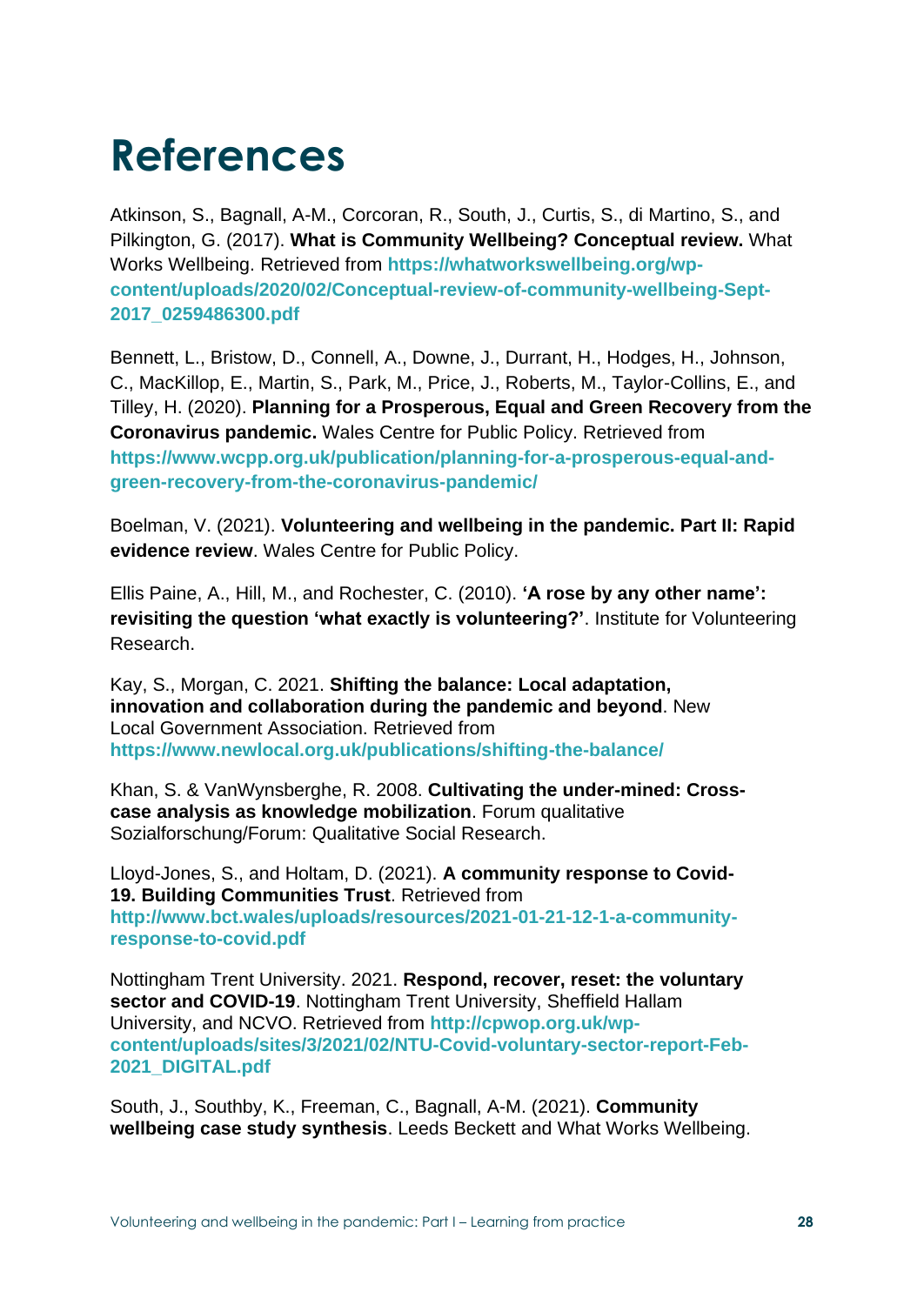Retrieved from **[https://whatworkswellbeing.org/wp](https://whatworkswellbeing.org/wp-content/uploads/2018/05/Community-wellbeing-case-study-synthesis-Technical-Report-2021v2.pdf)[content/uploads/2018/05/Community-wellbeing-case-study-synthesis-](https://whatworkswellbeing.org/wp-content/uploads/2018/05/Community-wellbeing-case-study-synthesis-Technical-Report-2021v2.pdf)[Technical-Report-2021v2.pdf](https://whatworkswellbeing.org/wp-content/uploads/2018/05/Community-wellbeing-case-study-synthesis-Technical-Report-2021v2.pdf)**

Stuart, J. Kamerāde, D., Connolly, S., Ellis Paine, A., Nichols, G., and Grotz, J. (2020). **The Impacts of Volunteering on the Subjective Wellbeing of Volunteers: A Rapid Evidence Assessment – Technical report**. What Works Wellbeing. Retrieved from **[https://whatworkswellbeing.org/wp](https://whatworkswellbeing.org/wp-content/uploads/2020/10/Volunteer-wellbeing-technical-report-Oct2020-a.pdf)[content/uploads/2020/10/Volunteer-wellbeing-technical-report-Oct2020-a.pdf](https://whatworkswellbeing.org/wp-content/uploads/2020/10/Volunteer-wellbeing-technical-report-Oct2020-a.pdf)**

Taylor-Collins, E., Durrant, H., Nicholl, A., Rodrigues, C. (2021). **Volunteering and wellbeing during the pandemic: Implications for policy and practice.** Wales Centre for Public Policy.

Volunteering Wales. (unpublished). **Profile of volunteers, March 2020-March 2021.**

**Well-being of Future Generations (Wales) Act 2015**. Retrieved from **[https://www.futuregenerations.wales/wp-content/uploads/2017/01/WFGAct-](https://www.futuregenerations.wales/wp-content/uploads/2017/01/WFGAct-English.pdf)[English.pdf](https://www.futuregenerations.wales/wp-content/uploads/2017/01/WFGAct-English.pdf)**

Wiseman, J. and Brasher, K. (2008). **Community wellbeing in an unwell world: trends, challenges, and possibilities**. Journal of Public Health Policy. 29(3): 353- 366.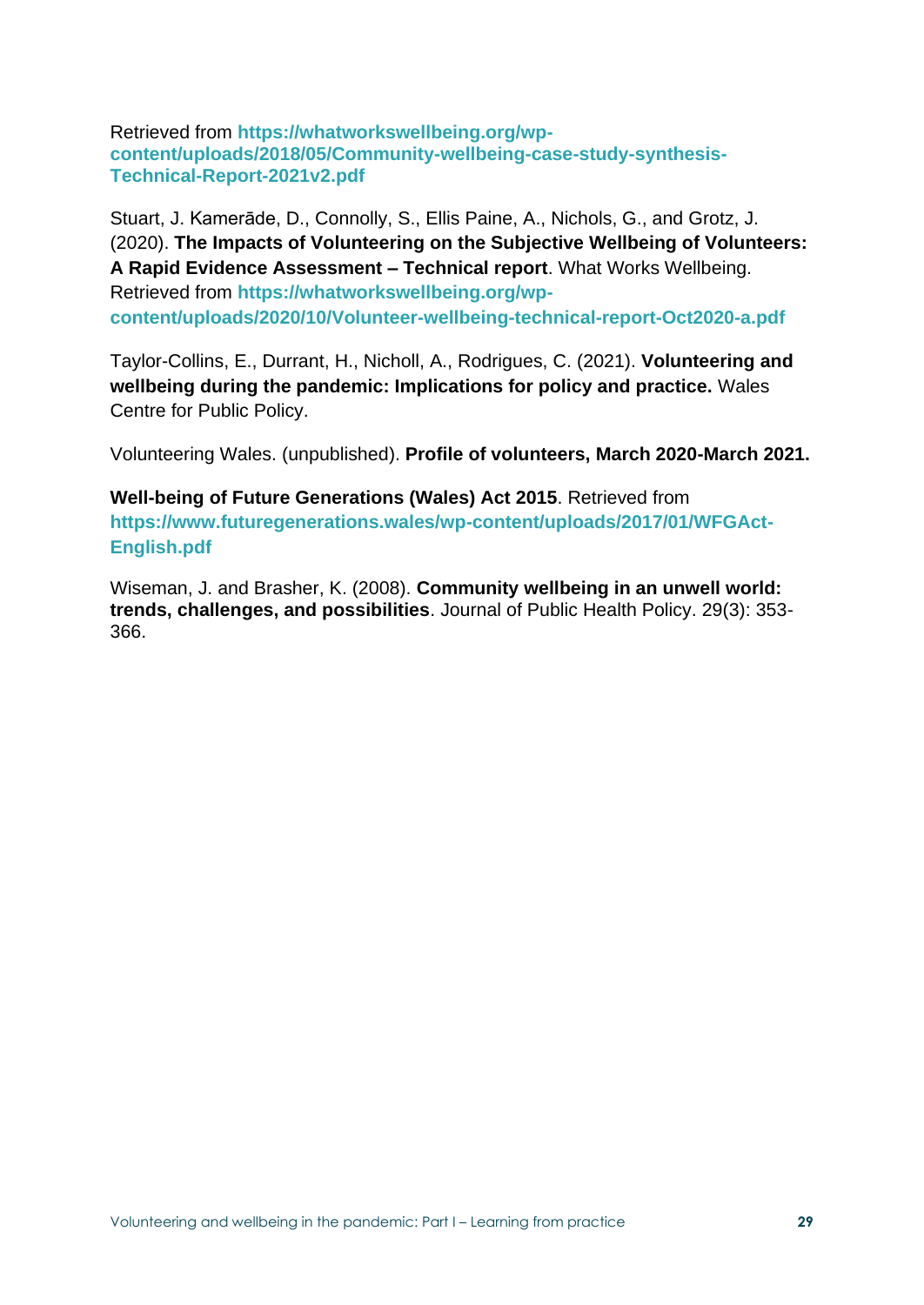# **Annex 1: Definitions of wellbeing**

### **Individual wellbeing**

Key indicators of individual wellbeing used in this analysis are those adopted by Stuart et al. (2020) in their review of volunteering and wellbeing:

- Life satisfaction
- Happiness
- Quality of life
- Sense of purpose
- Sense of control
- **Anxiety**
- Depression
- Social connection and inclusion

This report also draws on the theory of change for volunteer wellbeing in Stuart et al, 2020 (see Figure 2). This gives a visual representation of how and why volunteering can result in changes in the subjective wellbeing of volunteers, identifying the 'mechanisms of change' and 'intermediate outcomes' that lead to wellbeing impacts.



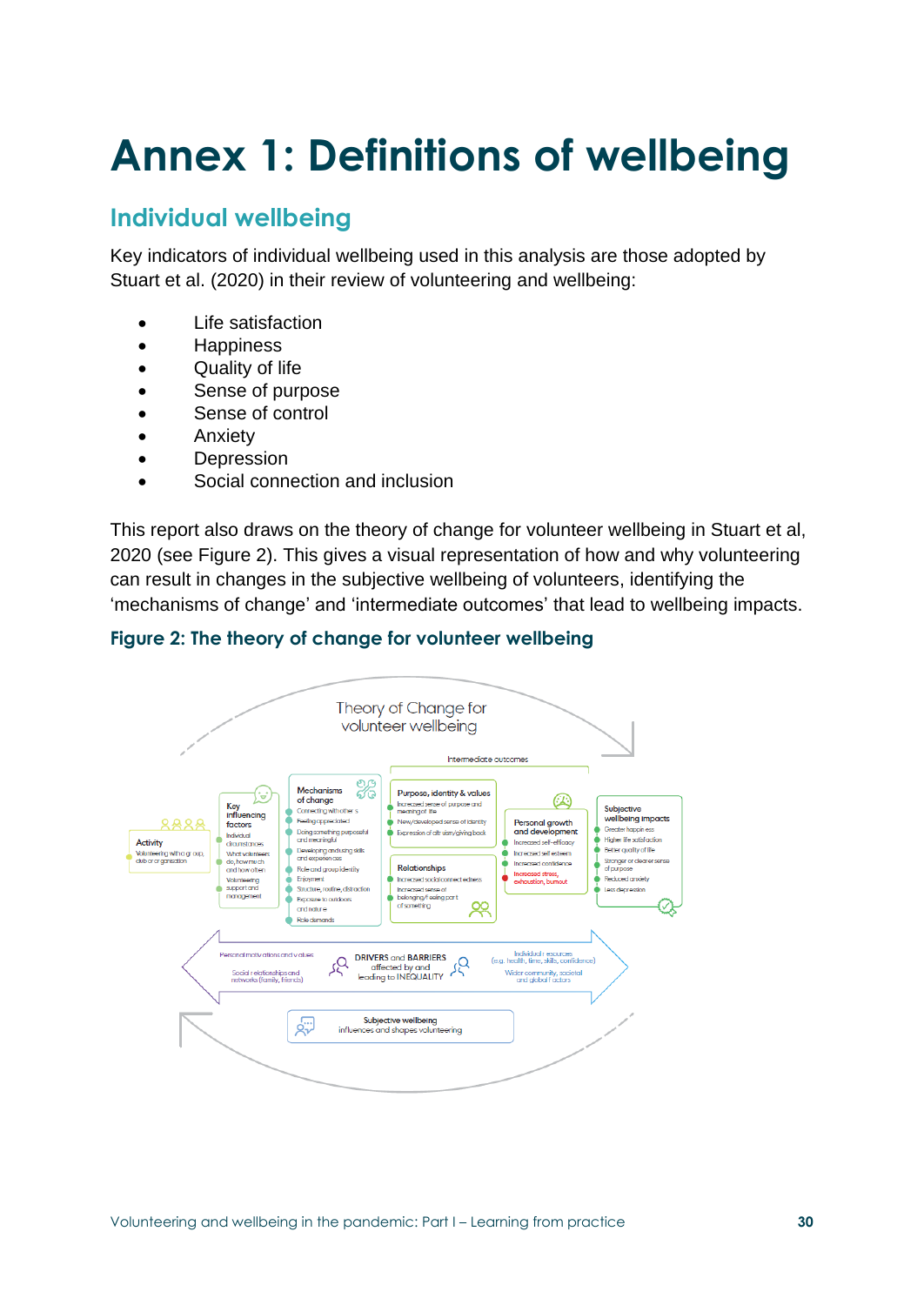### **Community wellbeing**

We used the wellbeing goals of the Well-being of Future Generations (Wales) Act 2015 as indicators of community wellbeing:

- **A prosperous Wales:** An innovative, productive and low carbon society which recognises the limits of the global environment and therefore uses resources efficiently and proportionately (including acting on climate change); and which develops a skilled and well-educated population in an economy which generates wealth and provides employment opportunities, allowing people to take advantage of the wealth generated through securing decent work.
- **A resilient Wales**: A nation which maintains and enhances a biodiverse natural environment with healthy functioning ecosystems that support social, economic and ecological resilience and the capacity to adapt to change (for example climate change).
- **A healthier Wales**: A society in which people's physical and mental well-being is maximised and in which choices and behaviours that benefit future health are understood.
- **A more equal Wales**: A society that enables people to fulfil their potential no matter what their background or circumstances (including their socio economic background and circumstances).
- **A Wales of cohesive communities**: Attractive, viable, safe and wellconnected communities.
- **A Wales of vibrant culture and thriving Welsh language**: A society that promotes and protects culture, heritage and the Welsh language, and which encourages people to participate in the arts, and sports and recreation.
- **A globally responsible Wales**: A nation which, when doing anything to improve the economic, social, environmental and cultural well-being of Wales, takes account of whether doing such a thing may make a positive contribution to global well-being.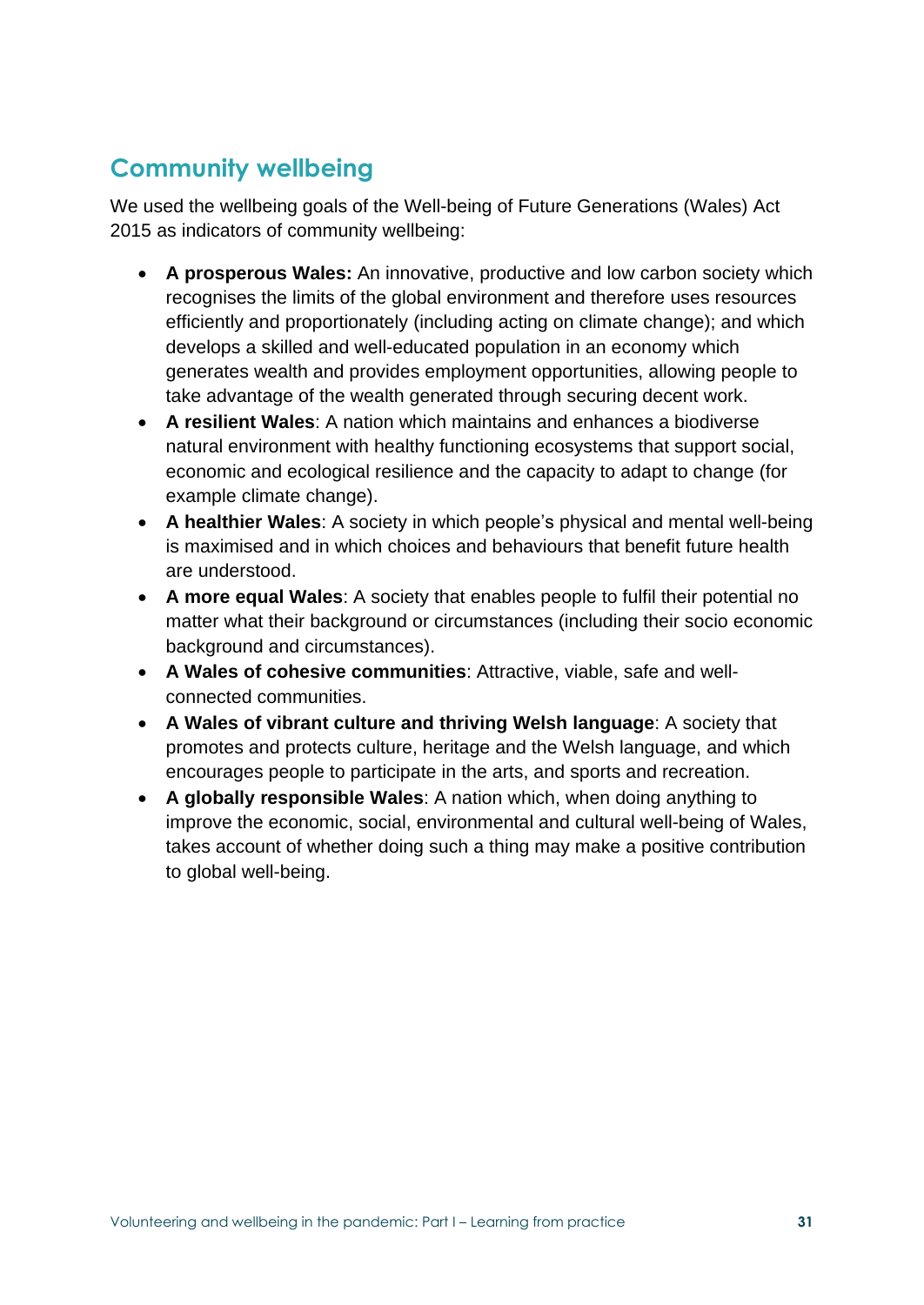# **Annex 2: Case studies**

#### **Table 1: Case studies included in the analysis**

| <b>Case study</b>                                                      | <b>Location</b>             | <b>Source</b>                                       | <b>Summary of activity</b>                                                    |
|------------------------------------------------------------------------|-----------------------------|-----------------------------------------------------|-------------------------------------------------------------------------------|
| Action on<br><b>Hearing Loss:</b><br>Hear to Help                      | Powys                       | <b>WCVA</b><br>website                              | Supporting people through<br>providing minor repairs to<br>hearing aids.      |
| *Anonymous*<br>C19 volunteers                                          | Caerphilly                  | <b>WCVA</b><br>invitation to<br>share case<br>study | Supporting variety of<br>community needs                                      |
| *Anonymous*<br>C19 volunteers<br>(member case<br>study)                | Caerphilly                  | <b>WCVA</b><br>invitation to<br>share case<br>study | Supporting variety of<br>community needs                                      |
| *Anonymous*<br>community hub                                           | Caerphilly                  | Volunteering<br><b>Wales Grant</b><br>Scheme        | Supporting variety of<br>community needs                                      |
| <b>Blaenau Gwent</b><br><b>CBC</b>                                     | <b>Blaenau Gwent</b>        | <b>WLGA</b><br>website                              | Supporting vulnerable<br>residents through a<br>befriending service           |
| <b>British Red</b><br>Cross and the<br><b>Birth Partner</b><br>Project | Cardiff                     | <b>WCVA</b><br>invitation to<br>share case<br>study | Supporting expectant and<br>new mothers who are asylum<br>seekers/refugees    |
| <b>British Red</b><br>Cross                                            | <b>Wales-wide</b>           | <b>WCVA</b><br>invitation to<br>share case<br>study | Collecting and delivering<br>prescriptions for those who<br>are shielding     |
| <b>Briton Ferry</b><br>Covid 19 support<br>group                       | <b>Neath Port</b><br>Talbot | <b>WCVA</b><br>invitation to<br>share case<br>study | Supporting variety of<br>community needs                                      |
| <b>Building Resilient</b><br>Communities/<br>Community<br>Companions   | <b>Bridgend</b>             | <b>WLGA</b><br>website                              | Telephone befriending and<br>intergenerational penpal<br>scheme               |
| Centre for<br>African<br>Entrepreneurship                              | Swansea                     | <b>WCVA</b><br>invitation to<br>share case<br>study | Running a foodbank service<br>and providing social contact<br>and information |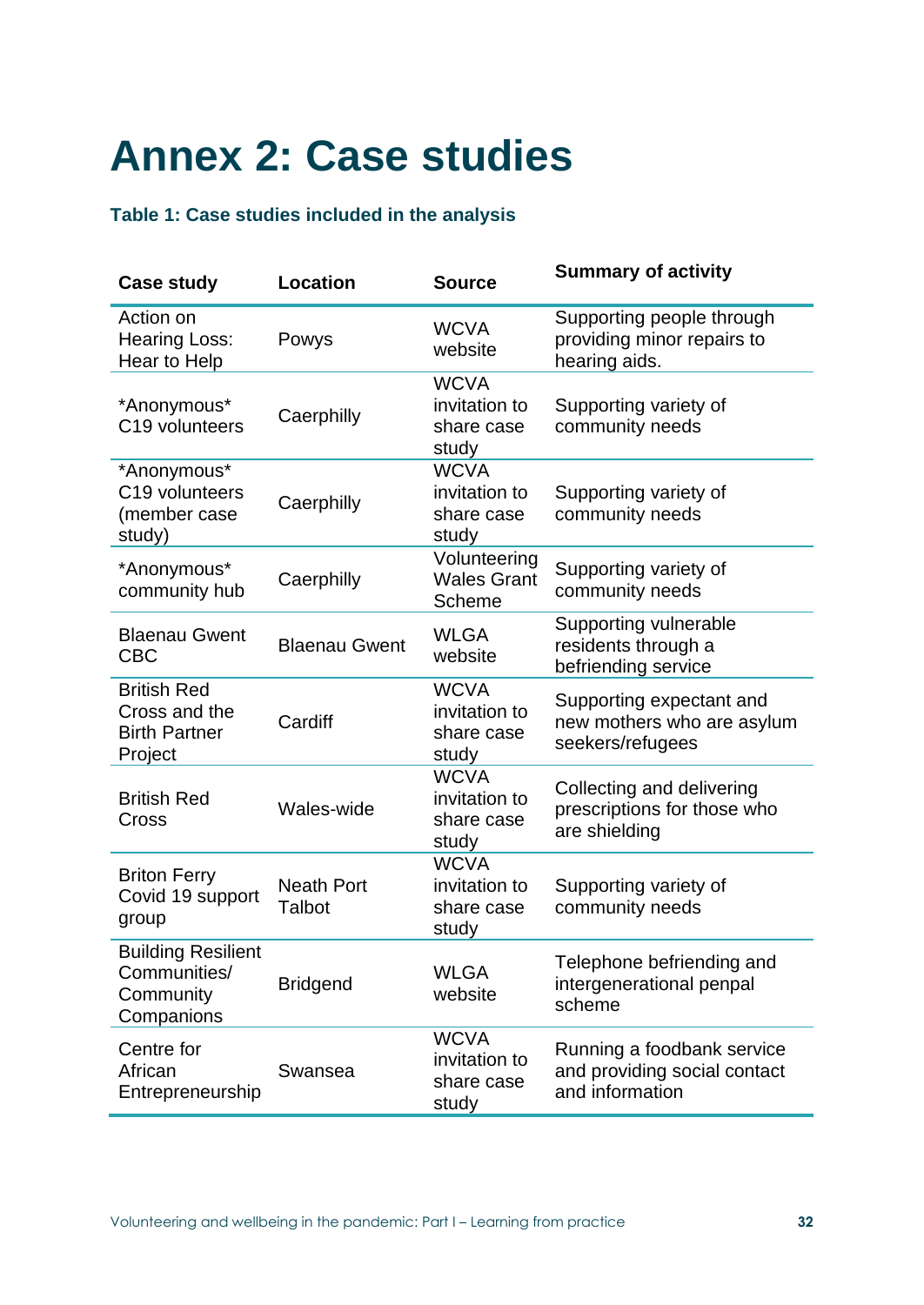| Ceredigion CC                                                                     | Ceredigion           | <b>WLGA</b><br>website                                 | Coordinating/supporting the<br>local volunteer response to<br>the pandemic                     |
|-----------------------------------------------------------------------------------|----------------------|--------------------------------------------------------|------------------------------------------------------------------------------------------------|
| <b>Community Care</b><br>and Wellbeing<br>Service                                 | Ceredigion           | <b>WLGA</b><br>website                                 | Counselling, befriending and<br>advocacy services for people<br>from diverse range of cultures |
| Community<br>Connectors in<br>Powys                                               | Powys                | <b>WLGA</b><br>website                                 | Coordinating/supporting the<br>local volunteer response to<br>the pandemic                     |
| Community<br><b>Resilience Hubs</b>                                               | Rhondda Cynon<br>Taf | <b>WLGA</b><br>website                                 | Coordinating/supporting the<br>local volunteer response to<br>the pandemic                     |
| Connect<br>Carmarthenshire                                                        | Carmarthenshire      | <b>WLGA</b><br>website                                 | Coordinating/supporting the<br>local volunteer response to<br>the pandemic                     |
| Connecting<br>Communities                                                         | <b>Bridgend</b>      | <b>WLGA</b><br>website                                 | Supporting a variety of<br>community needs                                                     |
| Conwy<br>Community<br><b>Support Service</b>                                      | Conwy                | <b>WLGA</b><br>website                                 | Coordinating/supporting the<br>local volunteer response to<br>the pandemic                     |
| Cynllun Cyfeirio<br>Gwynedd                                                       | Gwynedd              | <b>WCVA</b><br>invitation<br>to share<br>case<br>study | Supporting the development of<br>children with needs                                           |
| Denbighshire<br><b>Proactive Calling</b><br>Project and<br>befriending<br>service | Denbighshire         | <b>WLGA</b><br>website                                 | Running a befriending service<br>for vulnerable residents                                      |
| Denbighshire<br>Voluntary<br><b>Services Council</b>                              | Denbighshire         | <b>WCVA</b><br>invitation to<br>share case<br>study    | Coordinating/supporting the<br>local volunteer response to<br>the pandemic                     |
| <b>Flintshire Social</b><br><b>Services</b>                                       | Flintshire           | <b>WCVA</b><br>invitation to<br>share case<br>study    | Providing supplementary<br>social services support to the<br>community                         |
| <b>FLVC (Nanny</b><br>Biscuit)                                                    | Flintshire           | <b>WCVA</b><br>invitation to<br>share case<br>study    | Supporting variety of<br>community needs                                                       |
| Gwynedd's<br><b>Community Spirit</b>                                              | Gwynedd              | <b>WLGA</b><br>website                                 | Coordinating/supporting the<br>local volunteer response to<br>the pandemic                     |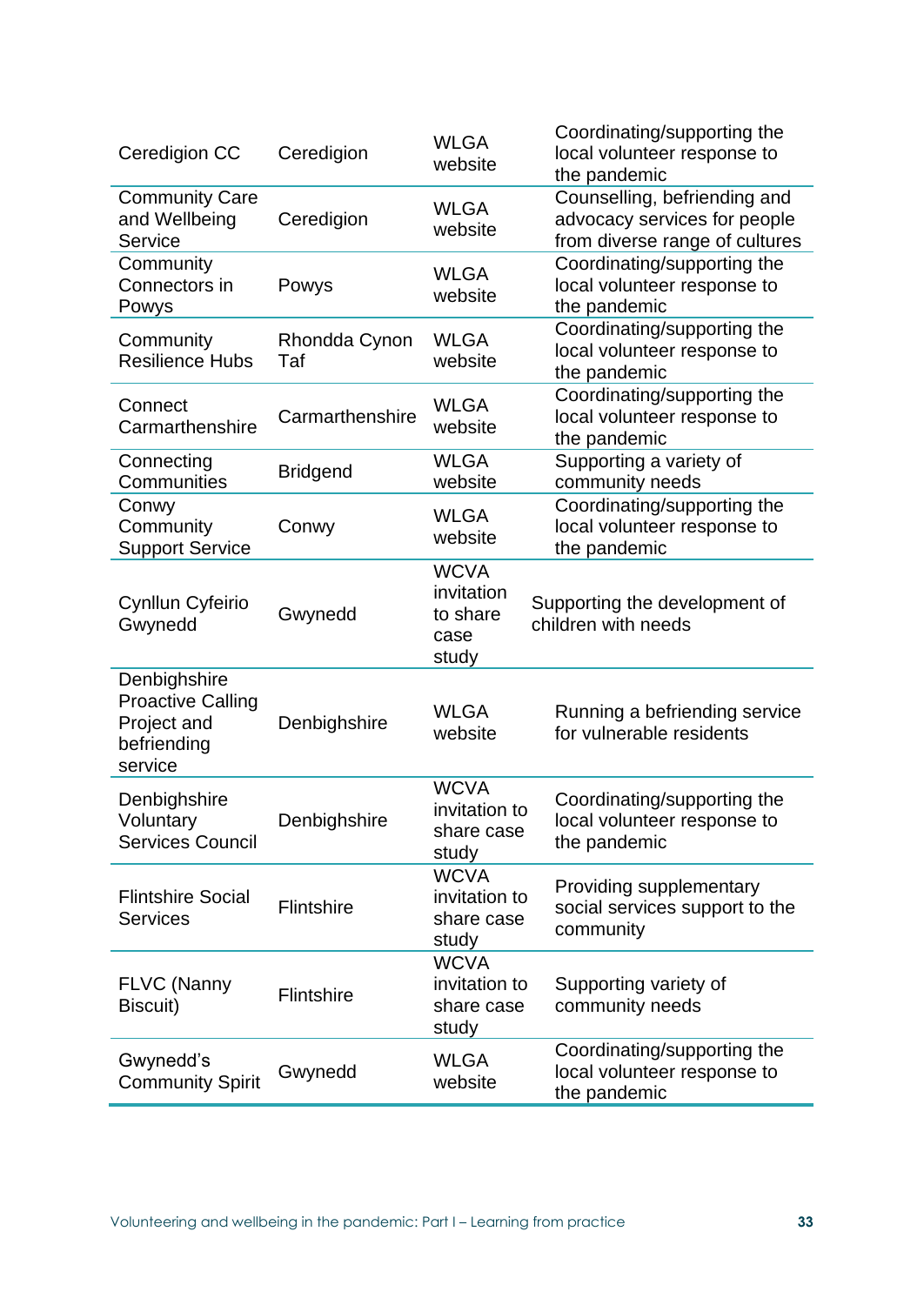| Isle of Anglesey<br>CC                     | Anglesey             | <b>WLGA</b><br>website                              | Coordinating/supporting the<br>local volunteer response to<br>the pandemic        |
|--------------------------------------------|----------------------|-----------------------------------------------------|-----------------------------------------------------------------------------------|
| Llamau                                     | Wales-wide           | <b>WCVA</b><br>invitation to<br>share case<br>study | Supporting vulnerable young<br>people, women and families<br>through the pandemic |
| Llandegla<br>community shop                | Conwy                | <b>WCVA</b><br>invitation to<br>share case<br>study | Supporting variety of<br>community needs                                          |
| Llanwrtyd<br>Community<br>Transport        | Powys                | <b>WCVA</b><br>invitation to<br>share case<br>study | Providing transport and<br>food/prescription deliveries                           |
| Maesgeirchem<br>community                  | Gwynedd              | <b>WCVA</b><br>invitation to<br>share case<br>study | Supporting variety of<br>community needs                                          |
| Mantell<br>Gwynedd                         | Gwynedd              | Shifting the<br><b>Balance</b><br>report            | Coordinating/supporting the<br>local volunteer response to<br>the pandemic        |
| Monmouthshire<br><b>CC</b>                 | Monmouthshire        | Shifting the<br><b>Balance</b><br>report            | Coordinating/supporting the<br>local volunteer response to<br>the pandemic        |
| Monmouthshire<br>Community<br>Volunteering | Monmouthshire        | <b>WLGA</b><br>website                              | Supporting community groups                                                       |
| <b>Newport CC</b>                          | Newport              | <b>WLGA</b><br>website                              | Supporting variety of<br>community needs                                          |
| Newtown<br><b>Network</b>                  | Powys                | <b>WCVA</b><br>invitation to<br>share case<br>study | Coordinating/supporting the<br>local volunteer response to<br>the pandemic        |
| Our<br>Monmouthshire                       | Monmouthshire        | <b>WLGA</b><br>website                              | Coordinating/supporting the<br>local volunteer response to<br>the pandemic        |
| <b>PAVS</b>                                | Pembrokeshire        | <b>WCVA</b><br>invitation to<br>share case<br>study | Providing non-medical PPE<br>for local organisations/groups                       |
| Pembrokeshire<br><b>Community Hub</b>      | Pembrokeshire        | <b>WLGA</b><br>website                              | Coordinating/supporting the<br>local volunteer response to<br>the pandemic        |
| <b>RCT CBC</b>                             | Rhondda Cynon<br>Taf | <b>WCVA</b><br>invitation to                        | Supporting variety of<br>community needs                                          |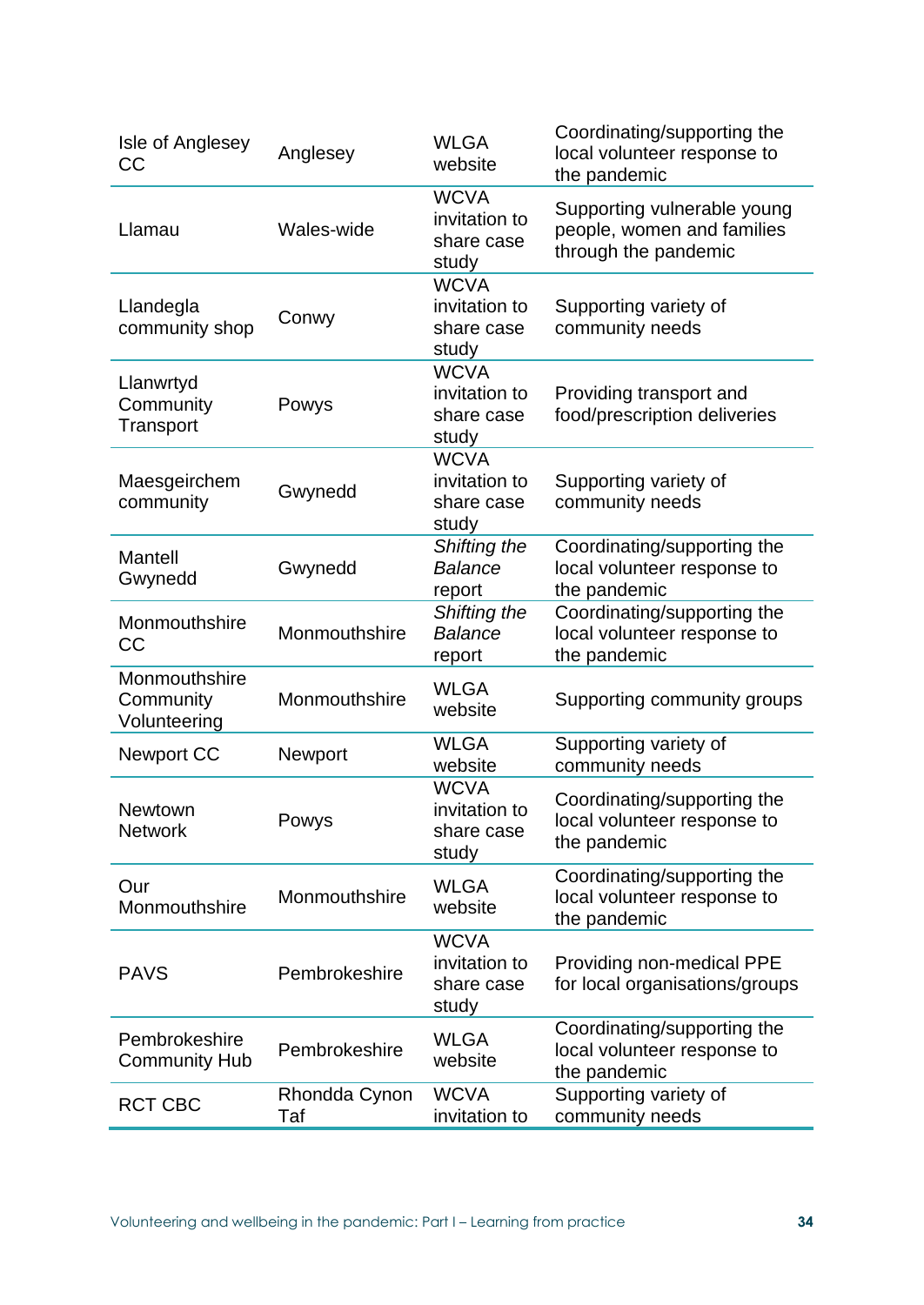|                                                                                      |                             | share case<br>study                                 |                                                                            |
|--------------------------------------------------------------------------------------|-----------------------------|-----------------------------------------------------|----------------------------------------------------------------------------|
| Safe and Well<br>Project to<br>support<br>vulnerable<br>residents                    | <b>Neath Port</b><br>Talbot | <b>WLGA</b><br>website                              | Supporting variety of<br>community needs                                   |
| <b>SCVS</b>                                                                          | Swansea                     | <b>WCVA</b><br>invitation to<br>share case<br>study | Delivering prescriptions                                                   |
| Stephens and<br>George<br><b>Charitable Trust</b>                                    | <b>Merthyr Tydfil</b>       | <b>WCVA</b><br>invitation to<br>share case<br>study | Supporting variety of<br>community needs                                   |
| Support to<br>volunteer groups<br>meeting COVID<br>challenges                        | Monmouthshire               | <b>WLGA</b><br>website                              | Coordinating/supporting the<br>local volunteer response to<br>the pandemic |
| Supporting<br>Isolated<br>Vulnerable<br>People through<br>the Buddy<br><b>Scheme</b> | Caerphilly                  | <b>WLGA</b><br>website                              | Coordinating/supporting the<br>local volunteer response to<br>the pandemic |
| Swansea<br><b>Samaritans</b>                                                         | Swansea                     | <b>WCVA</b><br>invitation to<br>share case<br>study | Provide suicide prevention<br>service                                      |
| The Arches                                                                           | Powys                       | <b>WCVA</b><br>invitation to<br>share case<br>study | Supporting variety of<br>community needs                                   |
| Together for<br>Cardiff                                                              | Cardiff                     | <b>WLGA</b><br>website                              | Coordinating/supporting the<br>local volunteer response to<br>the pandemic |
| Together we are<br>fighting<br>Coronavirus<br>Covid-19                               | Flintshire                  | <b>WLGA</b><br>website                              | Coordinating/supporting the<br>local volunteer response to<br>the pandemic |
| Torfaen<br>Community<br><b>Support Mobile</b><br>App                                 | Torfaen                     | <b>WLGA</b><br>website                              | Coordinating/supporting the<br>local volunteer response to<br>the pandemic |
| <b>Vale Heroes</b>                                                                   | Vale of<br>Glamorgan        | <b>WCVA</b><br>invitation to                        | Coordinating/supporting the<br>local volunteer response to<br>the pandemic |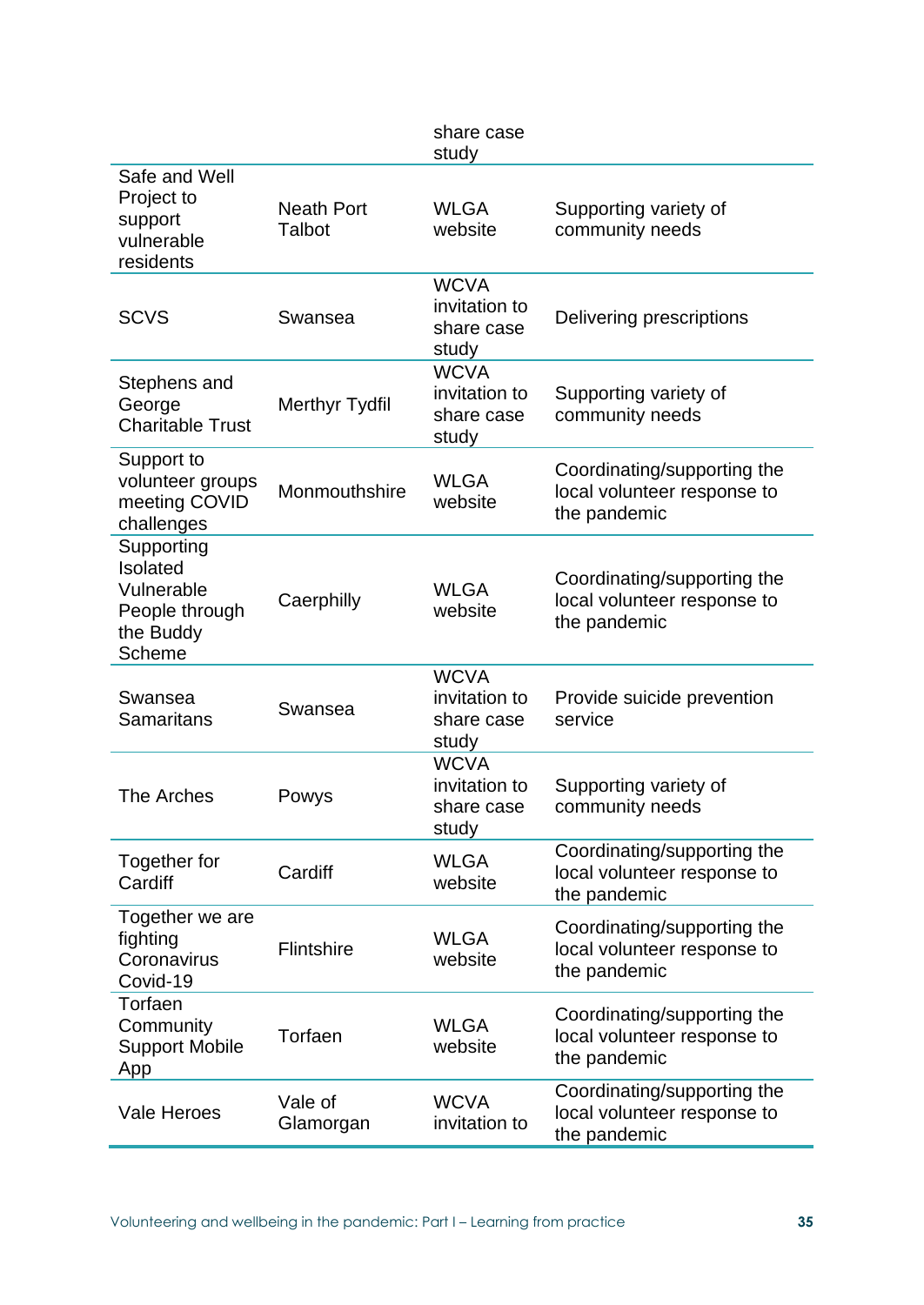|                                                         |                                         | share case<br>study                                 |                                                                            |
|---------------------------------------------------------|-----------------------------------------|-----------------------------------------------------|----------------------------------------------------------------------------|
| Well-fed<br>emergency food<br>support<br>programme      | <b>Flintshire</b>                       | <b>WCVA</b><br>invitation to<br>share case<br>study | Providing food to vulnerable<br>residents                                  |
| Wrexham CBC,<br>Denbighshire CC<br>and Flintshire<br>CC | Wrexham,<br>Denbighshire,<br>Flintshire | <b>WLGA</b><br>website                              | Coordinating/supporting the<br>local volunteer response to<br>the pandemic |

## **Annex 3: Methodology**

We followed the approach taken by South et al. (2021) in screening and synthesing the case studies.

### **Case study screening**

85 case studies were submitted to the research team. Seven of these were identified immediately as being collected prior to the pandemic and were subsequently excluded. The 78 remaining case studies were subjected to full screening on content by four members of the research team. Of these, 50 studies met the inclusion criteria and were included in the analysis.



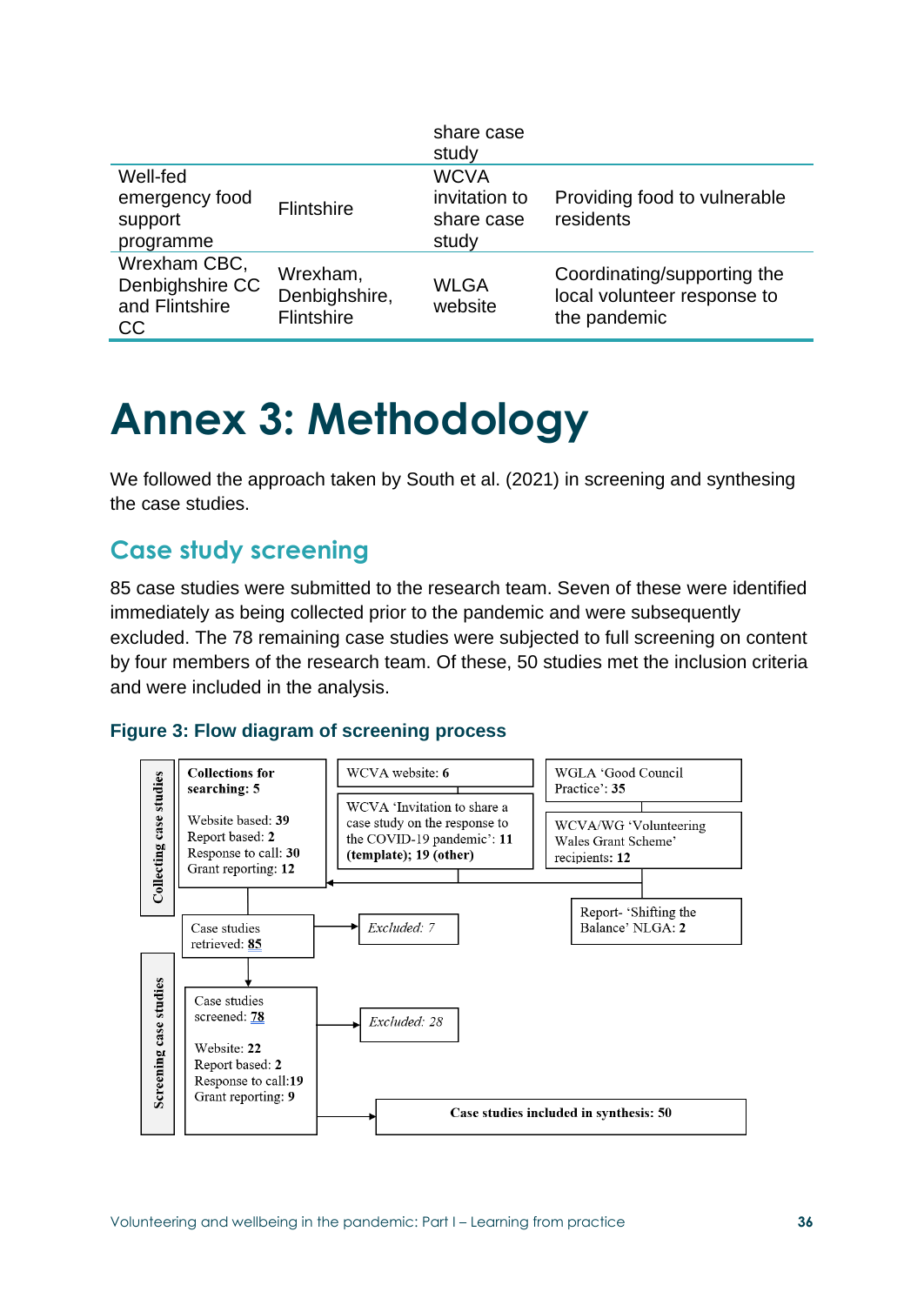### **Synthesis**

Following the screening process, a data extraction table was developed in Excel using commonly reported fields of information. This table was populated by four members of the research team and reviewed by experts at Leeds Beckett to ensure consistency.

The data extracted was subjected to Framework Analysis, involving two phases: the development of a 'matrix of themes' and a 'final thematic framework'. This allowed links to individual case studies to be retained, alongside analysis by variable (Khan and VanWynsberghe, 2008, in South et al., 2021). Developing the 'matrix of themes' involved the identification of a set of fields (primarily corresponding to data extraction fields), followed by a process of thematic coding, deconstructing these fields into a set of categories reflecting key (primarily descriptive) themes in the data. These thematic labels were developed and applied to the data extraction table through an iterative, cyclical process.

Throughout, interpretative memos were recorded, aiding the second phase of analysis – the development of a 'final thematic framework'. A series of 'sub themes' were identified through analysis of key patterns, commonalities and conflicts across the coded data. These were grouped into three 'major thematic categories': purpose and approach, outcomes and enablers. This framework of higher order, interpretive themes formed the basis of the analysis in this report.